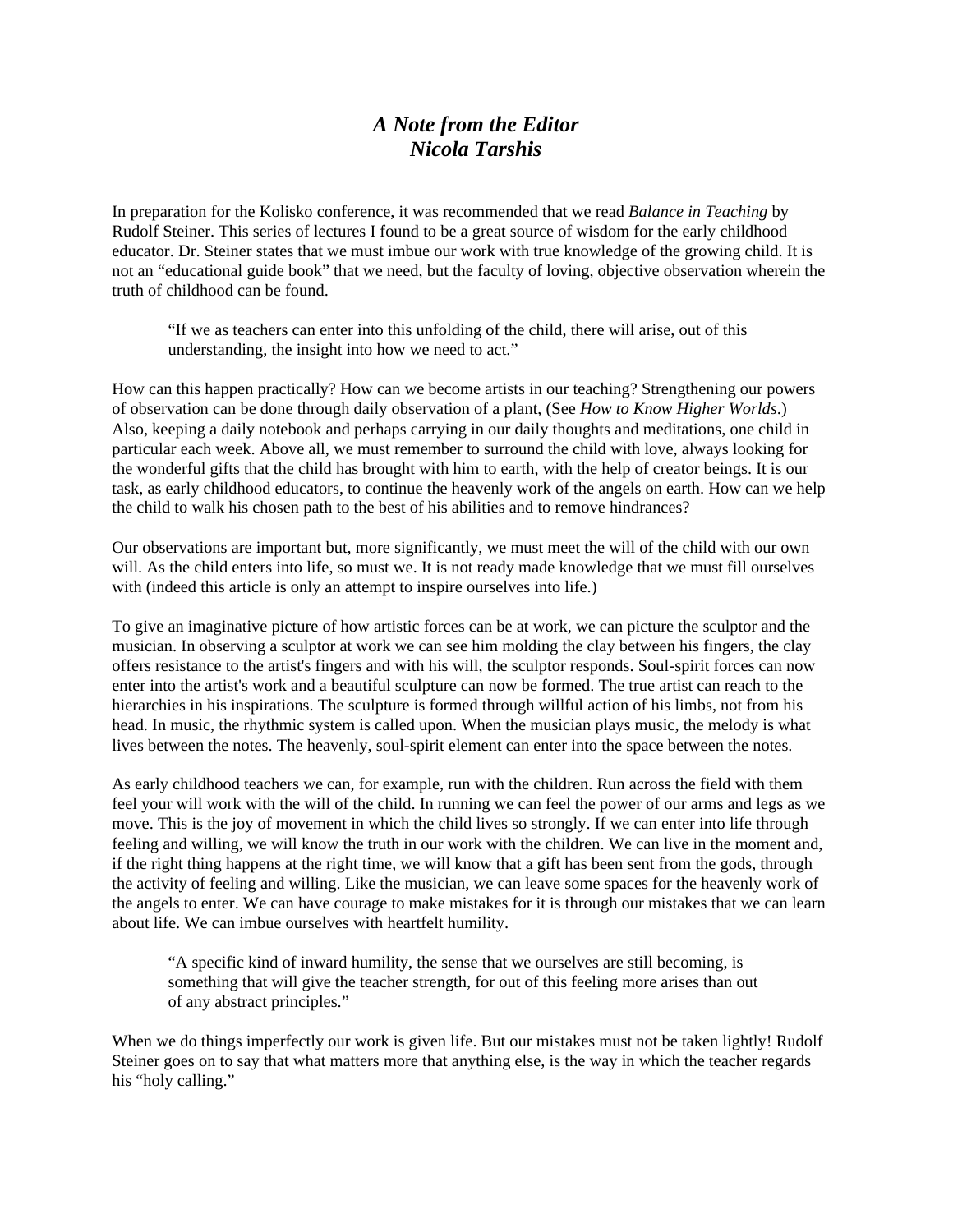"This is not without significance, for the most important things in teaching and in education are those that are imponderable."

In closing Lecture Two, Rudolf Steiner gives a meditation that speaks of the importance of reverence, protection and enthusiasm. Three attitudes which we can endeavor to carry with us as educators of young children:

- \* Reverence for what precedes the child's existence before birth.
- \* Enthusiasm looking forward to what follows after death.
- \* Protecting gesture for what the child experiences during life.

Rudolf Steiner indicated gestures for enthusiasm, a guiding, pointing hand and for protection, both hands raised with fingertips inclined towards each other.

Bibliography:

*Balance in Teaching*, Stuttgart, 15-22 September 1920, Mercury Press, Spring Valley, NY. *How to Know Higher Worlds*, Anthroposophic Press, NY, 1994.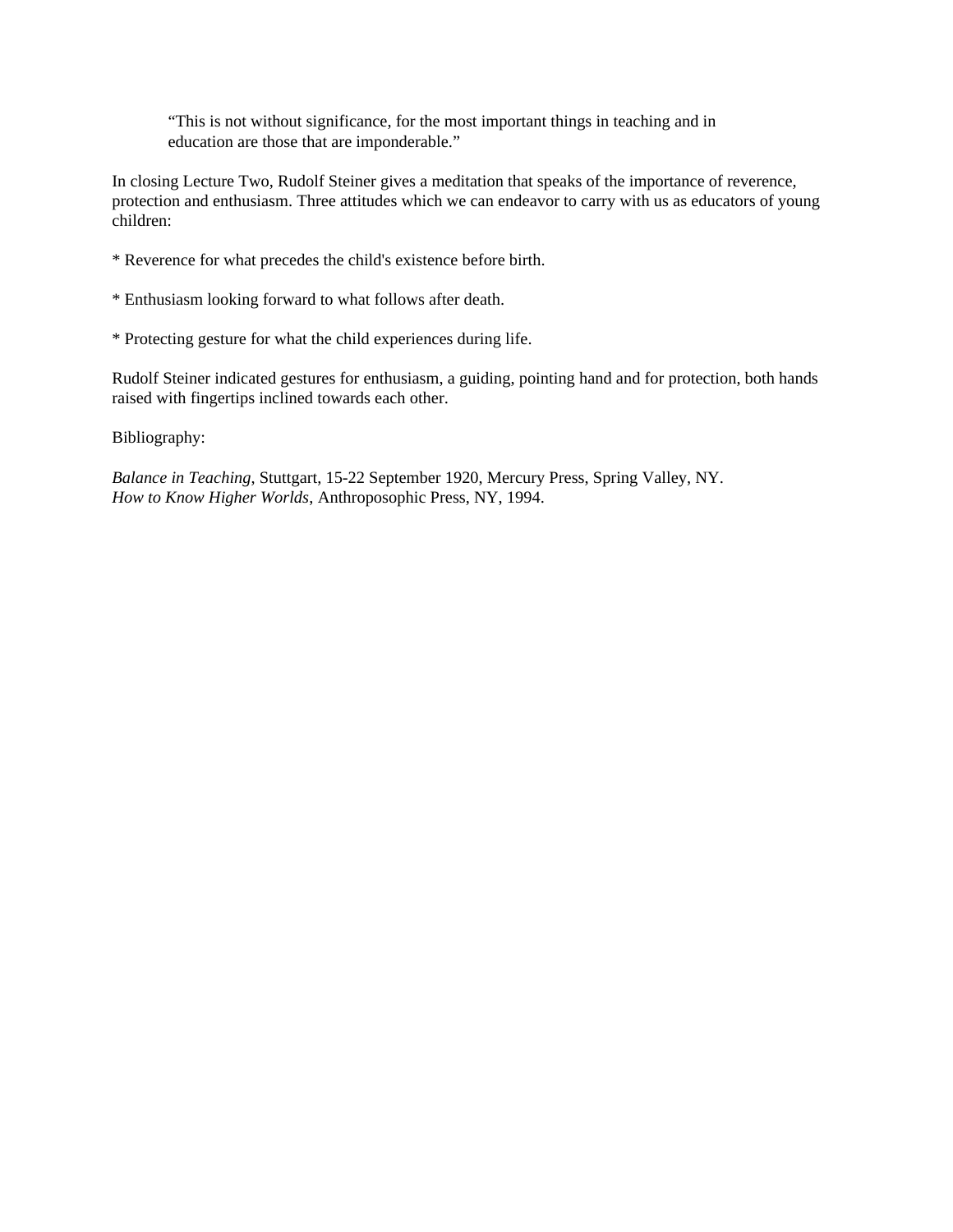# *The World Kindergarten Conference June 1998 at the Goetheanum, Switzerland Susan Howard, Sunbridge College*

The 1998 World Kindergarten Conference was truly a Whitsun festival, taking place at the Goetheanum in Dornach, Switzerland, the world center for Anthroposophy, just after the completion of several years of sculptural and artistic transformation of its Great Hall. Sculptors, painters and many volunteers from around the world, working in an intensive process of artistic collaboration, had taken hold of and transformed the Great Hall so that it now radiates warmth, life, and the activity of spiritual, artistic formative forces capable of transforming matter. This was an inspiring context for a conference devoted to the theme, "The Spiritual and Formative Forces for Education and Social Life at the Threshold of the Millennium".

More than a thousand kindergarten teachers from Europe, Asia, Africa, South and North America gathered in this space in the middle of 1998, at the threshold of the millennium, to consider anew the spiritual foundations of our work in the context of the challenges and unique opportunities of our times.

The conference was an opportunity for looking back at the development of early childhood education and the Waldorf kindergarten movement in this "Century of the Child", beholding the present situation of childhood and our movement at the end of the century, and looking ahead at the challenges of the new millennium which is approaching.

Heinz Zimmerman, the leader of the Pedagogical Section, described the three spiritual questions at the heart of our educational work at the end of the millennium as follows:

1) How can we each rediscover again and again the inner spiritual forces of strength which we need for our work?

2) How, in times where social forms are disintegrating around us, can we find ways to create new, productive forms of community and working together?

3) How can we participate actively in the issues of our times, not just as small oases or islands, but as active participants in contemporary culture?

Reijo Wilenius from Finland challenged us as Waldorf kindergarten teachers to help the surrounding society understand the meaning and significance of early childhood. Living imaginative thinking, empathy in feeling, and joyful, creative, transformative will are capacities which the young child brings from the spiritual world. They are the unique forces of childhood which need our protection and nurturing as the seeds for the future of humanity.

Protecting these childhood forces from the dragon is a Michaelic deed of freedom, one which involves not only looking at threats and evil from the outer world, but which requires what Mr. Wilenius called the "painful, embarrassing process" of getting to know the evil within our own souls. It is here, in recognizing our own prejudice, envy, intolerance, and negative feelings towards others and through cultivating positivity, respect and recognition of the positive qualities of the other, where each of us can best do battle with the dragon on behalf of the children in our care. By fighting the dragon in ourselves rather than fighting against others, we can create the inner basis for outer peace in the world and participate in what Rudolf Steiner called "building the chariot for Michael." In this way we become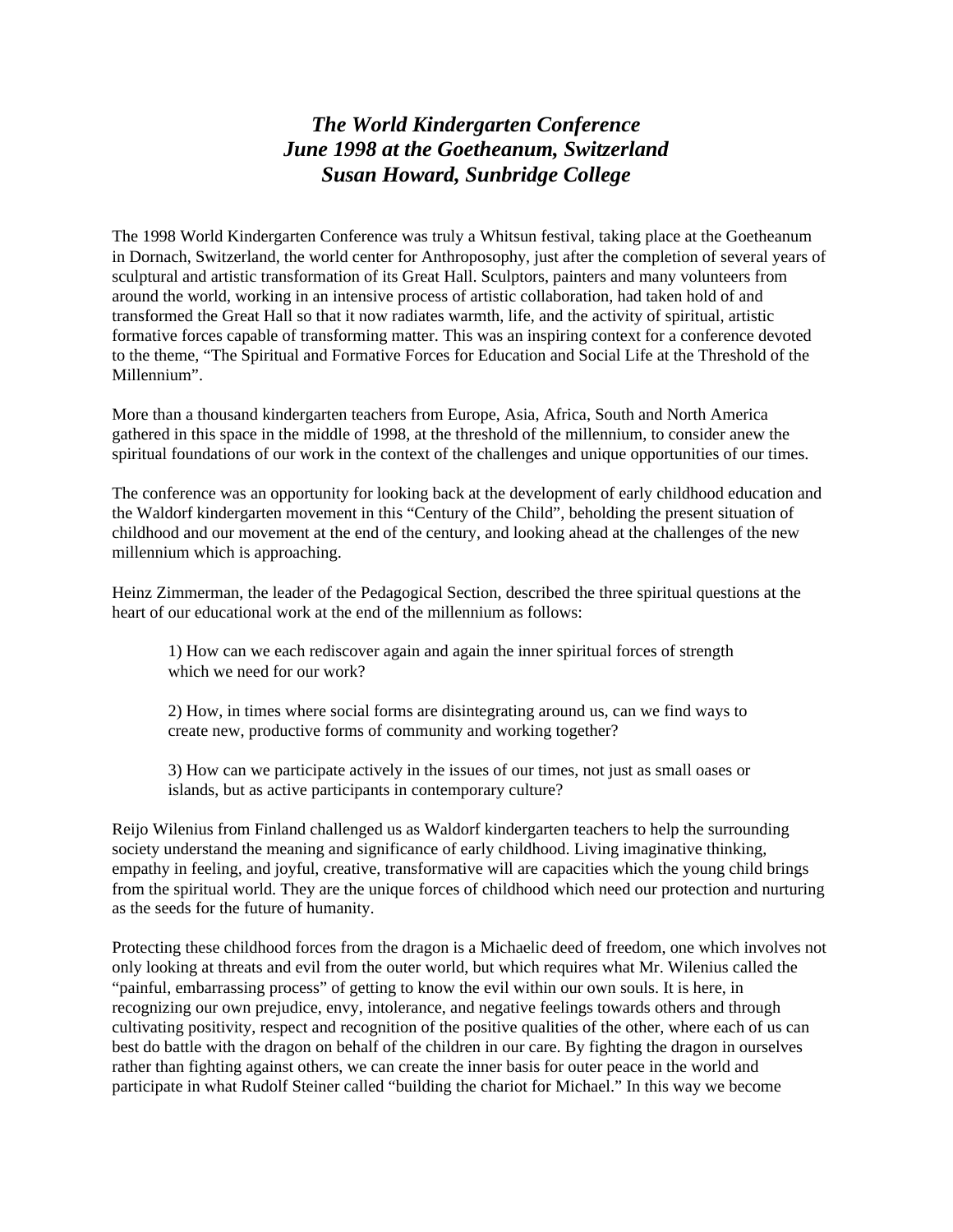worthy of the child's imitation and can collaborate actively in the creation of a global culture, a culture based on respect, recognition, and love for that which is truly human in every human being.

Heinz Zimmerman described how we can each contribute toward the building of new community through practicing the social art of listening understanding and speaking. Thus spiritual science becomes not a body of knowledge, but a path, a way of uniting with others through entering into a loving "listening of the heart", which can lead to true social understanding. Our own smallest efforts at such listening can lead us into realms of inspiration, refreshing and enlivening our work from deeper spiritual realms. "Head understanding" can move towards a deeper "heart understanding", giving birth to new forces which can heal and inspire our speaking and doing. The children (and colleagues and parents) will experience our inner work and our kindergartens will be able to radiate joy.

Finally, Michaela Glöckler challenged us to move into the new millennium by protecting the right of every child to a childhood which will nurture those unique capacities on which the future of humanity will depend. She challenged each of us to look for allies in our own communities, organizations and professionals who share our concerns for the protection of childhood. However, as we step out to engage with the public, we will encounter the risk of losing or even denying our own identity; thus steps into the outer world must be accompanied by inner steps - our own inner work and a deepened understanding of the sources of Waldorf education.

Through such contributions from keynote speakers, as well as the stimulating workshops and artistic events, and the many rich encounters with our colleagues and new and old friends, many of us experienced this conference as a festival of rededicating and re-founding our work. We return enlivened and challenged, carrying many active questions:

\* How can we reach out to participate with those outside our Waldorf communities in a responsible way?

\* What new forms of outer and inner collaboration with colleagues and with parents can we responsibly undertake?

\* How can we approach our inner work with courage and humility, to confront the dragon within?

\* How can we approach all our work in such a way that we can contribute to the protection and nurturing of the forces of childhood as the basis for human development in the next millennium?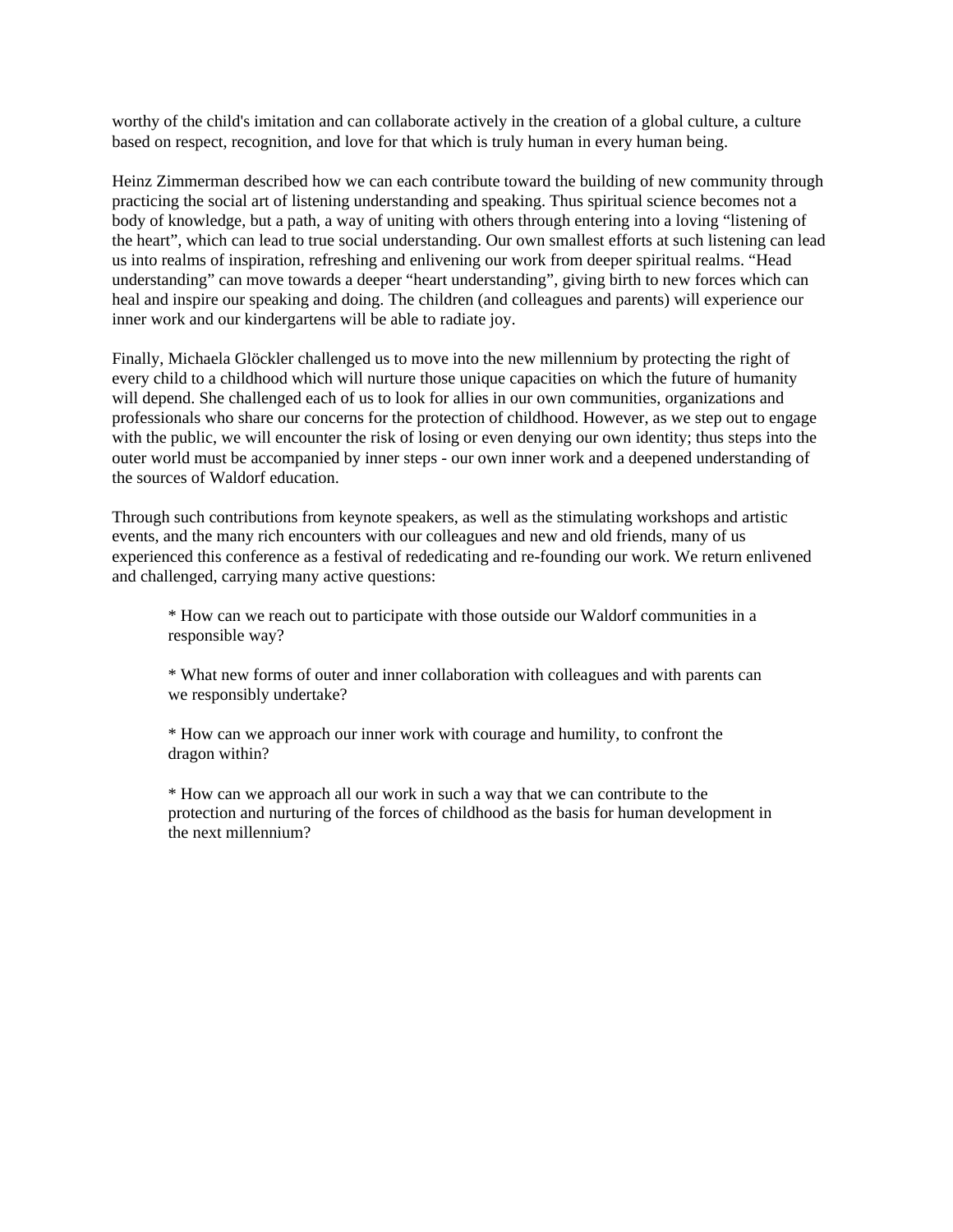# *The Impact of Evil in our Time and the Guarding of Childhood Forces Reijo Wilenius, Finland*

*Reijo Wilenius is the former General Secretary of the Anthroposophical Society in Fin/and. As a young man he was a Waldorf teacher and then taught philosophy at the University for 25 years. He now teaches at the Snellman College, a seminar for anthroposophic studies and Waldorf teacher training in Helsinki. This lecture was given at the International Waldorf Kindergarten Conference in Dornach on May 31, 1998. The article was written by Susan Howard and Joan Almon from their notes of the talk and it has been reviewed by Reijo Wilenius.*

Childhood is not merely a preparation for something else; it has a value unto itself. Novalis said,

"The beginning of our humanness is childhood. To the extent that we preserve childhood in ourselves, to that extent do we preserve our humanness."

There is a long drawn out spring time in Finland, and that is very special. While Dornach is already filled with flowers at this Whitsun time, the southern part of Finland is just getting the first leaves on the birch trees. Further north there is still snow. Every aspect of the spring is to be treasured, and this is like childhood which has a beauty in its own right. Its unfolding takes time. The basis of the Waldorf kindergarten is to strive to understand the meaning of childhood.

At the beginning of this century, the Swedish educator Ellen Key called for a "Century of the Child." Among other deeds, this century has witnessed the founding of Waldorf education. At the end of the century, however, we see that childhood itself is threatened. The adversarial forces appear to have the upper hand, and the forces of evil and destruction work into the soul landscape of the child.

In his book, *Emotional Intelligence* [Bantam Books, 1995], Daniel Goleman supports this picture with statistical documentation. From 1970 to 1990, aggression and fear were on the rise, yielding a loss of ability to concentrate in later youth and a 300% increase in violence and criminality. There have also been great increases in drug use, most notably among African American youth whose drug use is now 13 times as high as before. Suicide has also increased significantly. These trends we see strongly in the United States, but also in Europe.

If this continues we will have a "storm of violence," a soul catastrophe which will be an outer disaster and also an inner disaster. Young people who have never had a childhood will not have the inner forces to stand strong against the temptations of drugs, violence and sexuality.

Rudolf Steiner's description of these times is very similar to Goleman's. Steiner described an inner fragmentation of soul forces - a separation of the thinking from the feeling and the willing aspects of life. In Steiner's words, we unconsciously cross the threshold and are unprepared; the soul forces split apart.

In today's education the intellectual forces are stimulated early. The cold intellect is educated, but not the feeling life or the will. Feeling and will then seek stimulation and go wild, turning towards violence, drugs, intensive music and other similar stimulants.

When the will develops without feeling or compassion, then aggression arises. What does Goleman suggest? Even in a slum situation, if a child is brought up with warmth, love and understanding, then the capacity for emotional intelligence will develop in the child. When the children hear stories and fairy tales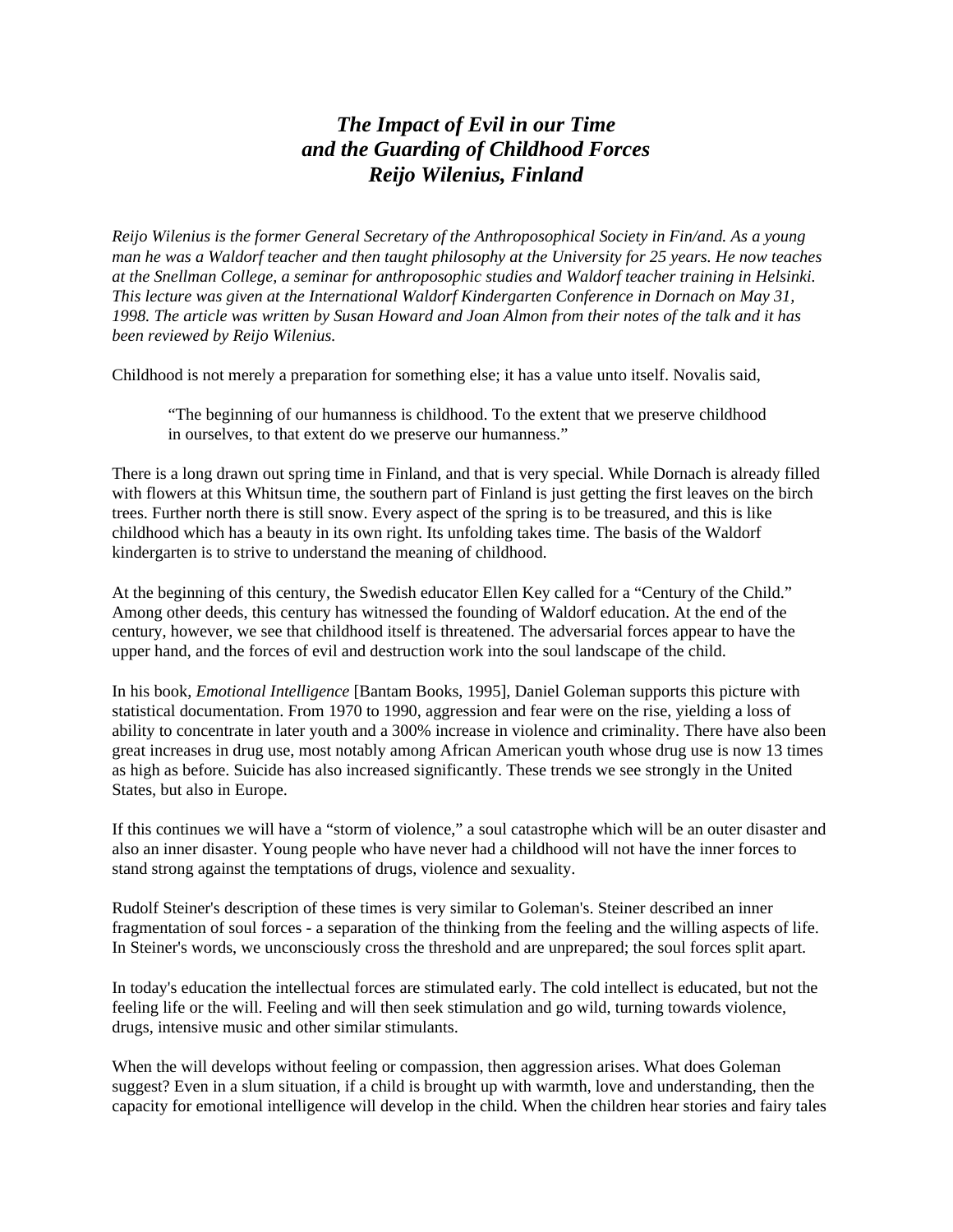told by adults and when the children have the chance to respect this experience, then they can experience their own feelings which develop and mature over time. This is especially true when the people around the child have a true, sincere interest in the life of children.

These suggestions sound remarkably like those of Waldorf education. It is clear that as the need for this inner capacity of emotional maturity become greater, so does the need for an education like Waldorf. Waldorf education operates under the aegis of the Spirit of the Times, the Archangel Michael, who overcomes the dragon so that the Michaelic impulse can have a working place on the earth.

Last summer at the International Waldorf Kindergarten Conference in Järna, Sweden, the whole breadth of the work of the Waldorf kindergarten was revealed. Wilenius lectured there on the importance of the Waldorf kindergarten and wants to reiterate that again. In the last lecture of the *Pedagogical Youth Course*, Rudolf Steiner spoke of Michael's chariot in which he finds the way to enter modern civilization. This chariot is built through the forces alive in a healthy childhood - the capacity for feeling and an ability to empathize, a living imagination in thinking and a healthy will. These need to be nurtured and sustained through a human education.

Imagination and transformation are qualities unique to the child. In earlier stages of humanity, the image of Michael was alive within human beings. They felt the power within themselves to overcome the cold forces of the intellect. Today, however, the dragon approaches us from *outside*, in the form of materialistic science. Although we can have great respect for material science, we need to see that it places obstacles before us as we learn to recognize the *spiritual* human being.

Michael also approaches us as we develop a meditative approach to spiritual science. When we practice meditation, we reawaken living thinking within us. This enables us to truly meet and encounter the human being. In Helsinki, Jürgen Smit, former head of the Pedagogical Section at the Goetheanum, asked the question, "How can we recognize a true Waldorf teacher?" He answered it by saying, because his thinking is so alive that he can understand even the youngest child.

Today, even the youngest child is threatened by the dragon, by evil from the outside. When Wilenius taught second grade, he told a story of the thunder god. "Yes," said one boy. "It thunders, but that is just an electrical effect." Michael needs a chariot, one woven of childhood forces, living forces brought from pre-earthly life, from the direct, immediate experience of the activity of the Angels, Archangels and Archai. The child brings to the earth a living fantasy, a capacity to live deeply into the processes of transformation, a form of consciousness that can be called a participatory consciousness. For the child all things appear to be alive and in a process of growth and transformation.

When he was a child, Reijo Wilenius was given a small Finnish flag. His mother tells of how he planted this flag in the earth and watered it to help it grow and become a big Finnish flag. Also, the young child does not grasp what is dead. As a child he cut the fur from his teddy bear, feeling certain it would grow back anew.

Rudolf Steiner said there can be no better approach to education than through the arts. An artistic education can care for, nurture and cultivate the forces a child has brought from pre-earthly existence. One needs to develop a deep reverence for this pre-earthly realm. When we can do this, we become co-workers with Michael. Then, when the child becomes an adult, he will retain something of his humanity which will prevent him from being devoured completely by the dragon. No human being can escape the encounters with the dragon, but if one has had true childhood experiences, he is much more capable of meeting the dragon and overcoming it.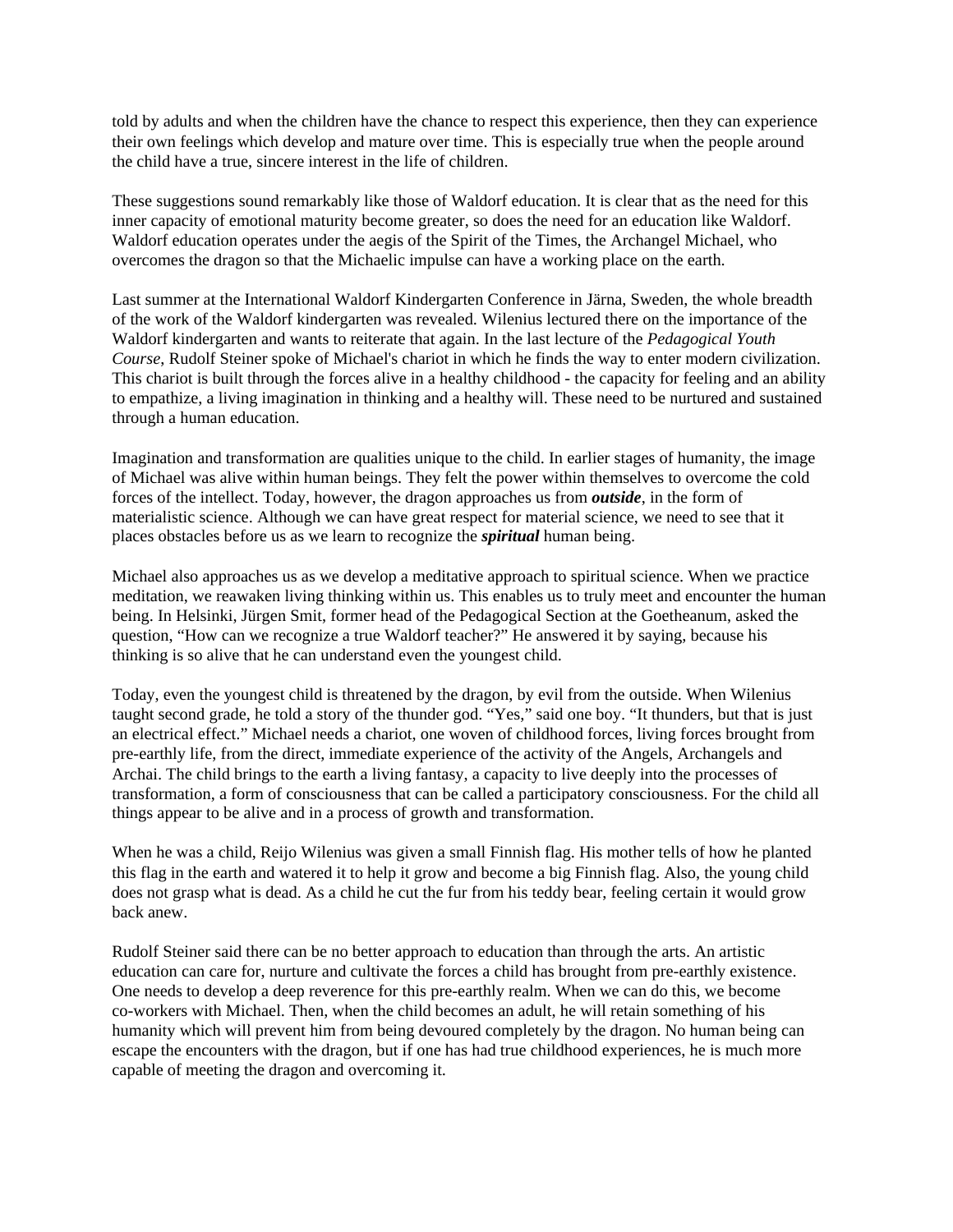Such an individual may not grow up and become a conscious anthroposophist, but he will retain an unconscious relationship to his humanity. A definition of Anthroposophy is to become conscious of one's own humanity in a process of becoming ever more fully human.

According to Rudolf Steiner in the *Pedagogical Youth Course*, whoever is unable to learn from the child what she brings down as a messenger from higher worlds will not be able to offer or teach the child anything about the conditions of earth existence. Only when we accept the child as a teacher, bringing new impulses, can we open the door for the child's understanding of the riddles of earth's existence, of understanding the earth itself.

As Reijo Wilenius prepared this lecture, he asked his wife, "What did you learn from our children while I was away all the time giving lectures?" She answered, "I learned the joy of life, of practice and repetition. When little children use their forces to grow, they have such joy and courage for continuing, as they repeatedly try to learn about what the earth offers."

When his grandson Teiko was five years old, he threw himself into the ocean and exclaimed, "This is Life!" And he learned to swim. There is also spirituality in the child's thinking. When Teiko was four, the beloved rat-catching cat on the island died, and the older children were weeping. Teiko comforted them by saying simply, "The cat went to cat heaven." And when last year, Wilenius' mother died, Teiko said, "Somewhere a baby will be born."

Wilenius focused on Michael and his impulse to bring peace into the world. This effort stands at the center of what we experience today. In this century the forces of the dragon have grown very strong. In the Pedagogical Youth Course, Rudolf Steiner was asked why World War I had begun. He replied that human beings fought each other because they did not recognize the true dragon. They went to war on the wrong battlefield.

The same could be said of the latter wars, the small ethnic wars and the massive genocides. Josef Stalin, the greatest of the mass murderers, said he did what he did because he wanted to destroy the evil which dwells in human beings. But he could not see the evil which dwelled in himself.

We see the same processes in our own circles. Can we see the evil in ourselves, or do we only see it in others?

We need to recognize evil as a central phenomenon of this century. To get to know the evil in ourselves is a painful, embarrassing process. Yet only by overcoming the evil in ourselves can international peace be cultivated. By shifting the battleground so that we do battle with the evil in ourselves, we set free the forces of collaboration and cooperation. At the same time, we recognize what Rudolf Steiner indicated that some institutions and religions have created a pact with the forces of evil.

Here we see a special challenge for the kindergarten movement in this Michaelic Age, for we have children of many religions, ethnic and cultural backgrounds in our groups. There is a true mixture of humanity, which calls for both tolerance and discernment. Evil can work in many ways, including in our own prejudices which we have inherited. Wilenius gave an example of this.

In Finland, as a child, he was taught, as all children were, to hate the Russians. His mother related that as a nine year old boy during the war, he declared very patriotically, "I hope that the Finnish soldiers do not kill *all* the Russians, so that some are left for me to kill."

In the 1980's he was asked to lead a Finnish delegation of peace organizations to Russia and one evening he told this story from his childhood. He wanted to be open. Then a large Russian stood up, and Wilenius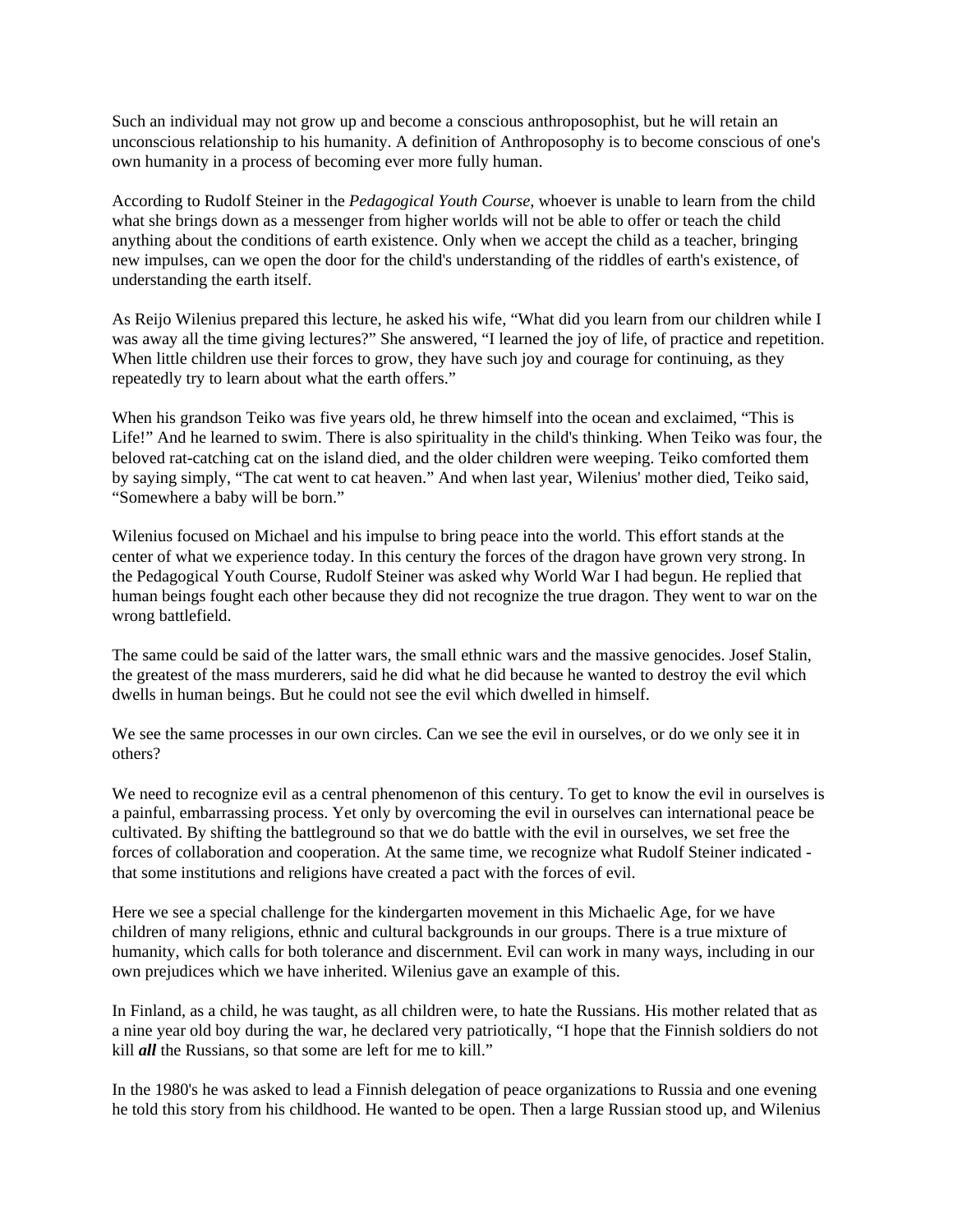became a bit fearful. The Russian said, "I was wounded three times at the Finnish front - but now we are friends!" And he embraced Wilenius in a great hug. That night they celebrated, for something new had been born between them. Looking back, he can see that the Finnish people have a lot to learn from the Russians, especially warmth of heart.

One challenge of a Waldorf educator is to recognize and know what lives as evil in us. Every human being has a place of hatred and negativity placed in us by Lucifer. Through this we see things in a wrong light. In this way Lucifer enters our soul.

To counteract this, Rudolf Steiner gives a positivity exercise. Through this exercise we do not project positive qualities into the other, but actively *recognize* the positive qualities of the other person or nation. We can develop an interest in what lives as a special quality in an individual or a nation.

This is related to the mission of EFFE, the European Forum for Freedom in Education which brings together educators and parents from different streams of independent education all across Europe. (Eventually they hope to join forces with other continents, as well.) Wilenius has been active in this organization and became its chairman in the fall. At a recent meeting two teachers from Northern Ireland spoke of a new movement for integrating schools to bring together Protestant and Catholic children. Previously, they were always taught in separate schools and each group was taught to hate the other. Another example given was of one of the Waldorf schools in Amsterdam which has consciously chosen to move into a poorer part of the city where many immigrant families live. They want Dutch children and immigrant children to grow and learn together.

In October 1919, in the lectures entitled the *Social Future*, Rudolf Steiner said: "True internationalism can be compared to the feeling we have for the incredible diversity in nature. Wonder, awe, love and reverence arise within us. If we can learn to see the diverse qualities living in humanity with the same love, respect and reverence, then true internationalism will grow and develop in the soul. To learn what is universally human in us is a Michaelic/Christ-filled task."

This is one aspect of the significance of the Mystery of Golgotha - to discover the Universal Human, the unity of humanity not from without, but from *within*. In the carved statue, the Representative of Humanity which stands in the Goetheanum, Rudolf Steiner wanted to show this universal human being standing between the opposing forces of Lucifer and Ahriman.

Annie Heuser, a creative Waldorf teacher who led the pedagogical seminar in Dornach in the 1950's, once said that the most important thing for the child is that a reasonable, sensible human being stand before the child. In a similar vein, Wilenius says to his students at the Snellman College: "First you need to decide, do I want to be a human being? Then you can decide whether to be a teacher, a musician, a doctor, or a eurythmist."

Today we live in a time when the soul forces of thinking, feeling and willing are splitting apart, and we seek a way to bring them back together. The six subsidiary exercises are an important path for the reintegration of the soul forces, for they help to create a new center which holds them together. They help us exercise our control over thinking, feeling and willing, and also positivity, which is so incredibly important in our social life, as well as openness and acceptance of what comes.

Reijo Wilenius concluded by quoting Tshingis Aitmatov: "There is no future for humanity unless each human being develops himself or herself."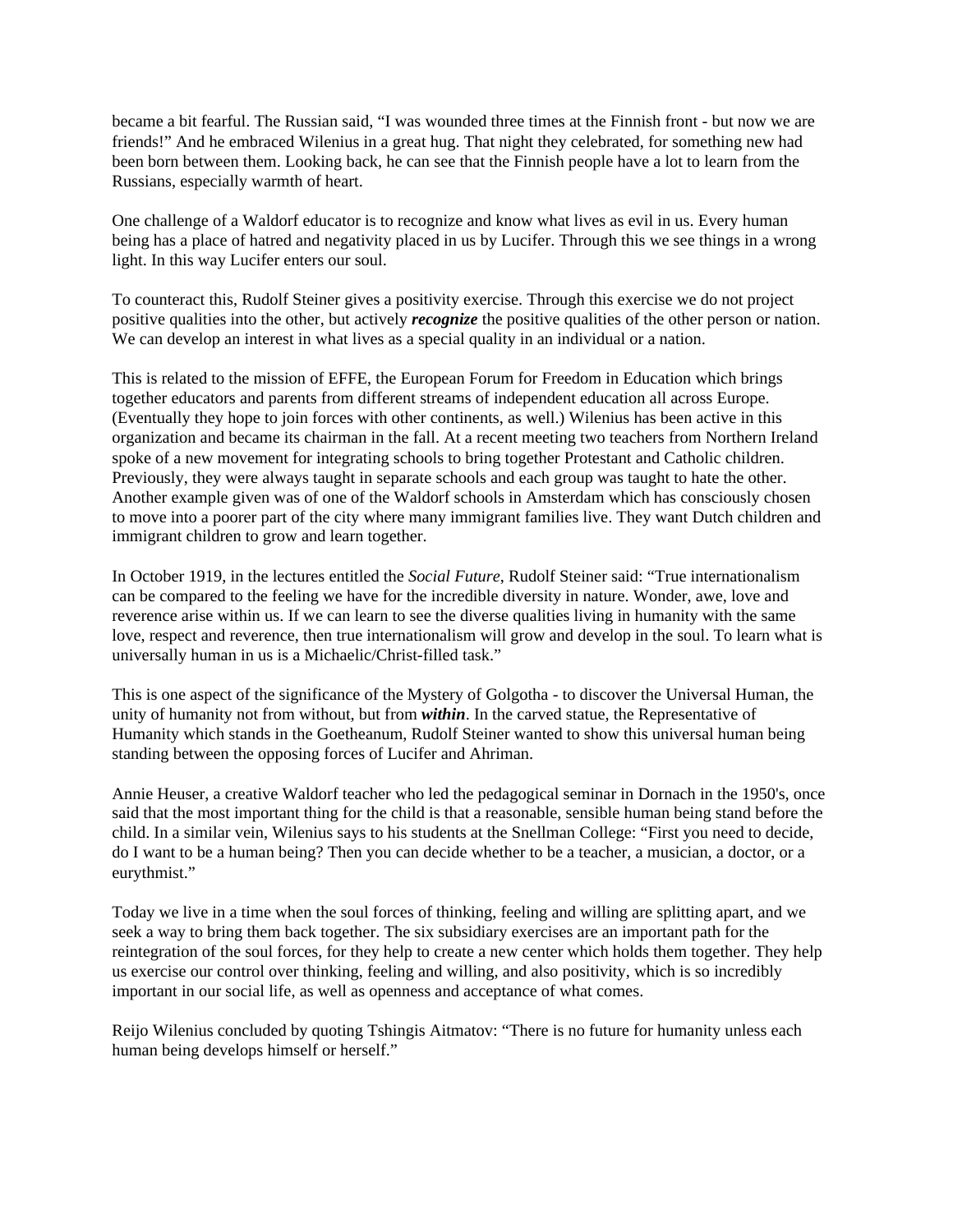# *A Right to Childhood Michaela Glöckler, M.D.*

*These two lectures were given at the International Waldorf Kindergarten Conference The summary is written by Renate Breipohi with Dr. Glöckler's approval. These first appeared in Star Weavings, the Newsletter of the Australian Kindergarten Association.*

#### **Lecture 1**

Dr. Michaela Glöckler started by looking at the changes that are happening in our time: there is a growing participatory consciousness, a new emphasis on development, and a new awareness of hindrances.

It has been our task to develop relationships with each other and in this process, we find a relationship to the mighty being of Word, for through words we live in relation to each other.

Now, at the beginning of a new millennium, another step is needed - the step to the deed. The intention expressed in this Conference - to form an Alliance for the Right of Childhood - is such a step. It will be hard work to preserve the foundation of human development.

Dr. Glöckler then traced the battle for protection of the right of individual development in history. The first declaration of Human Rights appeared in 1689. From then onwards, up to the second half of this century, there was a battle to establish these human rights in all countries. We know of the American Human Rights Declaration of 1776, the French Revolution of 1789, and then the Human Rights Declaration of the United Nations in 1948. It took another 8 years until this declaration was signed by Germany and still this Declaration is not acknowledged everywhere on earth. More recent than the Human Rights Declaration is the agreement of the United Nations about the Rights of Children.

It seems that the Right to Childhood may be a major theme for the next millennium. Dr. Glöckler pointed to major themes of human development from 3000 BC to 3000 AD.

What do we find in the third millennium BC? Pyramids in the south, megaliths in the west, ceramics in the east, and stone axes in the north. Human beings turned towards the earth with their will. They worked and struggled with the mineral world. City cultures arose beside the hunting and farming cultures.

In the second millennium BC, we find what is call the Bronze Age: jewelry and more refined tools. A sense for the artistic is developed and with it, the realm of feeling.

In the first millennium BC, we find weapons made from iron; wars became different. As the blacksmith forged the iron, so also the life of thought was forged at this time. After 600 BC we find the beginnings of Greek philosophy together with Buddha, Lao-Tse and Zarathustra. Greek thought was taken to the East by Alexander the Great.

 Within the entire process of evolution these 3000 years can be seen as a special preparation for the mystery of Golgotha and its ongoing effects in the next 3000 years, in which new possibilities arose for an individualized experience of the human soul capacities of thinking, feeling, and willing.

Up to 1000 BC personal thinking was spread in Europe through church councils, the monks and the refined Arab culture entering the Middle and West Europe.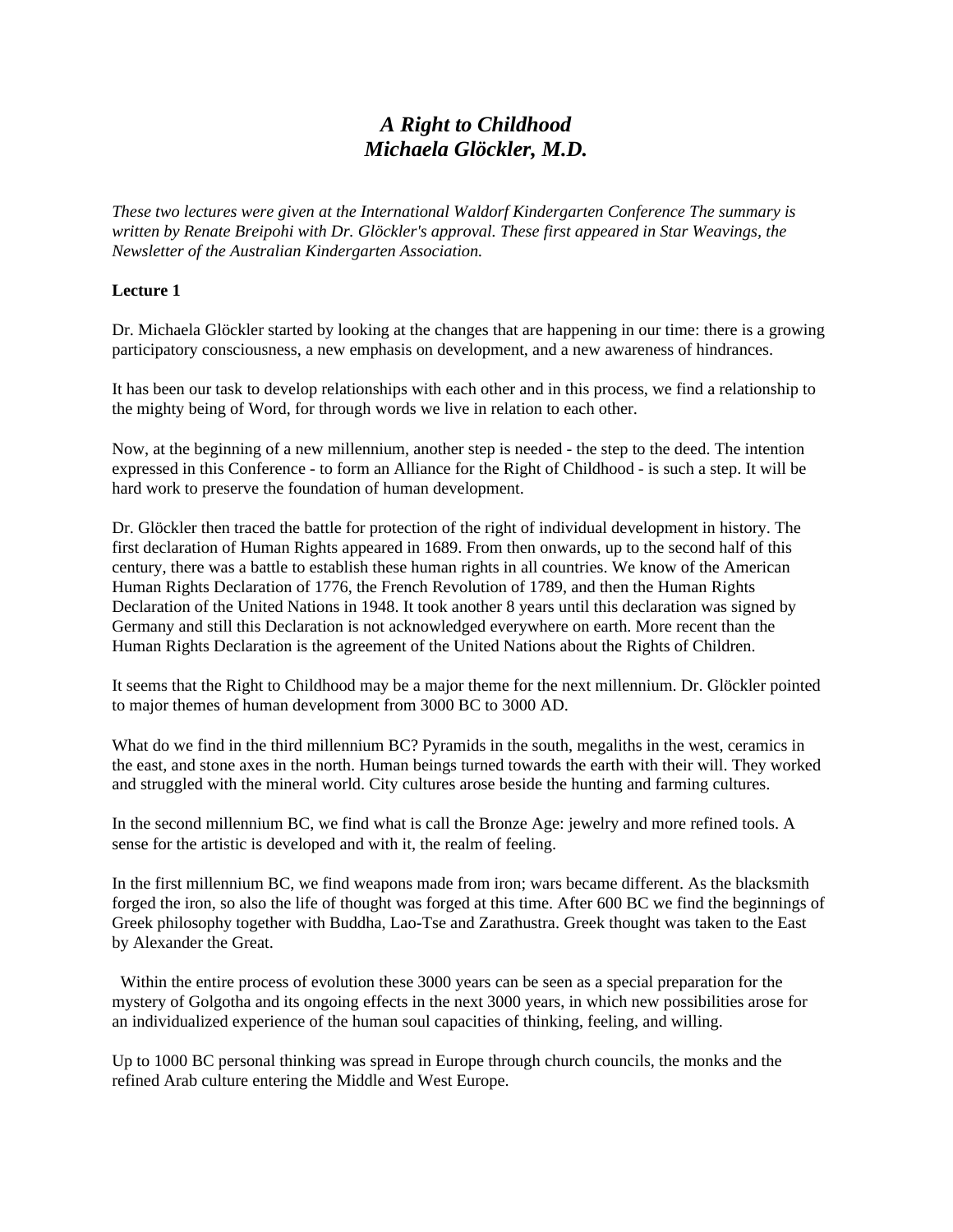The next thousand years saw human beings work on the individualizing of feeling in an ever more differentiated way. Rights are a matter of feeling. The consciousness of rights and with it, democracy, developed over centuries. In the 16th century Comenius proclaimed the right of education. It took until 1917 to establish this right in nearly all countries.

We still are in this process and we realize that at the turn into the next millennium the most beautiful thoughts and feelings will be in vain if they do not enter into the will of each individual. It will not be possible to rule human beings from outside. People won't behave as politicians want. We are out of the age of imitation and authority. Only through the individual's thinking, feeling, and willing will it be possible to achieve further evolution. Even without knowing about the Christ, one can recognize through the study of history how at this time the guidance from outside has been replaced by a guidance from inside. Christ has incarnated in one body and established the strength to use this body for the unfolding of individuality. The third millennium will be devoted to the individualization of will, in order to come to free, individual, ethical deeds and to find the courage for these.

This is the basis for founding a culture, which comprises the right to childhood. One can only talk about the right to childhood if one has a clear understanding as to what is important in relation to childhood. Through Anthroposophy we learn about development. We need a science of the supersensible to understand development. Then the great themes of child development -goodness, beauty and truth - will be recognized as included in "right".

Dr. Glöckler finished by speaking about an initiative in a small northern German town. Through enthusiasm and a strong determination of will, a beautiful Steiner kindergarten has been fully established within a few years by the parent community. She called this a "weather indicator" for the next millennium, a lightening up of new ways of working in which parents will take things in hand and we will learn to trust their initiative.

#### **Lecture 2**

Out of all social aspects the sphere of rights is least understood and people arc not very conscious of it. Rights are connected to breathing, heartbeat and feeling. It is the Christ sphere of compassion and love for all that is living. We are hurt when we are treated unjustly, children especially.

If we look on the one side at the spiritual life and on the other side at the economic life, we find both are endangered fields. There is the danger of grandiose idealism on the one side and power on the other. Lucifer and Ahriman press towards the middle from both sides and want to absorb the rights sphere into their own.

The third millennium will need a strong life of rights, with protection of the right to be human and also of the right to childhood. The protection of childhood is at the forefront of the battle for a new social order.

If we join with others in this battle, we can only pursue what lives in the commonly shared understanding of rights. If we work, for example, in the medical movement, we can find a common denominator in the preparation of a protected space. We can look for allies among the professionals, doctors and nurses, but also among health insurance companies and unions. What groups are there which are already working for the protection of children?

We have beautiful kindergartens, but they are empty in the afternoons and early evenings. How could this space be used for the benefit of children who are not enrolled in the kindergarten? How are the under-threes cared for? It is no longer possible to say mothers should stay at home. The consciousness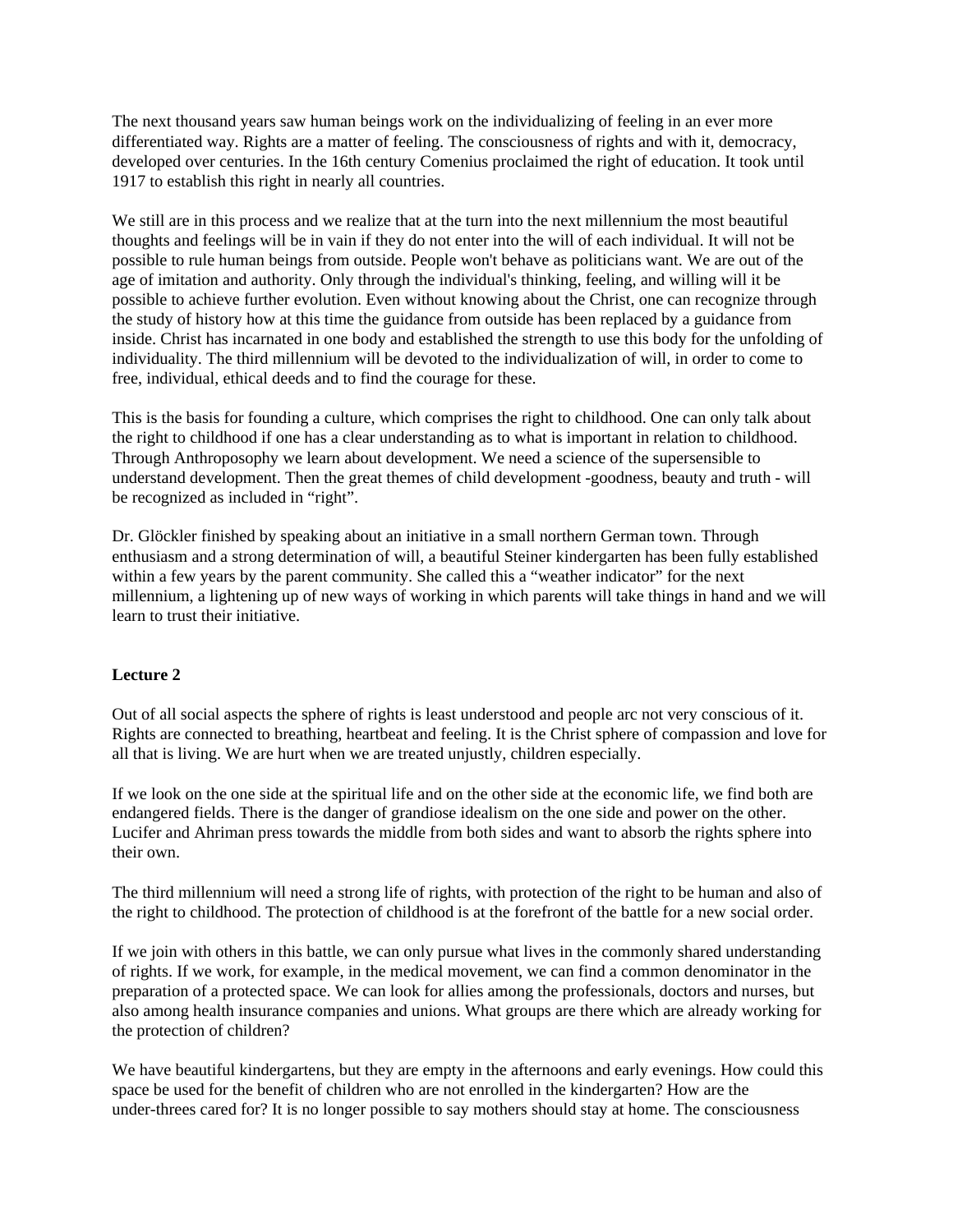soul does not work with such "either/or" principles but with the "as well". The either/or belongs to the intellectual soul and to the past. Nothing is there today which does not have two sides.

But if we go out into the public field there is always the danger of watering down the essence, of losing or denying one's identity and of becoming alternative. We can only dare to take this step together with a step inwards and with increased work on one's own spiritual foundation. Therefore it has been the aim of this conference to go back to the sources. These sources are outlined in the following part of the lecture.

The work of the individual is to develop one's thinking, feeling and willing.

Strength can grow only in one's own heart, independent of outer authority. The individual has to stand on her own without the security of a social network and has to ask the questions: "Why do I live?" "What do I want to do?" One may become aware of the great Christian ideal of a person capable of living truth, love and freedom.

What did the spiritual world give to the human being? Light-filled thinking. In its purity live the angels. Colorful feelings like strings that are plucked and create a mood that connects us with the world. The archangels hear the music in the vibrations of feeling, and if these vibrations are good they are able to help. Strength of will. It means that one's action should not disturb others, should leave space for the fellow human being. Such tolerance is blessed by the time spirit.

If these inner sources can flow, then we are prepared for kindergarten work. For what do we do in providing the possibility of play? We work with the archai so that these may grow into free will. When we nurture the artistic expressions in gesture, speech, drama and puppetry, then we help prepare an ennobled life of feeling so that children may become future co-workers of the archangels. When fairy tales are told, the great ideals of humanity light up, and in these the children meet their guardian angel. For what is this angel? Our life ideals, the thoughts that guide us.

There is a meditation shared by Steiner kindergarten teachers worldwide: Steiner's Christmas Imagination. It should be read and worked with at least once a year in every kindergarten. What is it? The jubilant spheres of heaven with the souls of the unborn and the angels behind them with hope for what these human beings will do. And in the foreground, the Mother of humanity (Menshenmutter) wrapped in a large cloak and creating a protective space. And in her arms is the Christ Child with the deeply stern look. The Sistine Madonna by Raphael, as described here, is a world culture imagination of the supersensible worked, descending down into the sense world.

How does this beautiful imagination fit into our modern life? We experience resistance and difficulties. Dr. Glöckler used a picture to share the secret behind this contradiction. One can marry the princess only if one is ready to fight the dragon. We always want to marry the princess without battle. This is not possible. It is the destiny of the consciousness soul to be dragon and princess in one. For example, self awareness, self feeling, and self realization become ever stronger ideals of our time. But individualization and emancipation can lead to a demanding attitude: Who greets me? Who not? I want to be recognized for what I can do; I want social acceptance. There is a competition about who does what and who does it best. This all sounds fairly normal but the problem in it needs to be recognized. This is the first step in Consciousness Soul development.

Today there is a certain egotism showing in self-consciousness, self feeling and self motivation. They are seen as healthy. There are many therapists working on creating those abilities when they are missing in human beings. Steiner speaks of them as an innate threefold anti-social drive, as egotism. We need to develop a threefold social impulse which is also in us, but asleep. If a strong individuality is able to awaken the social impulse within, then there is the "marriage" which will make life truly "good". We will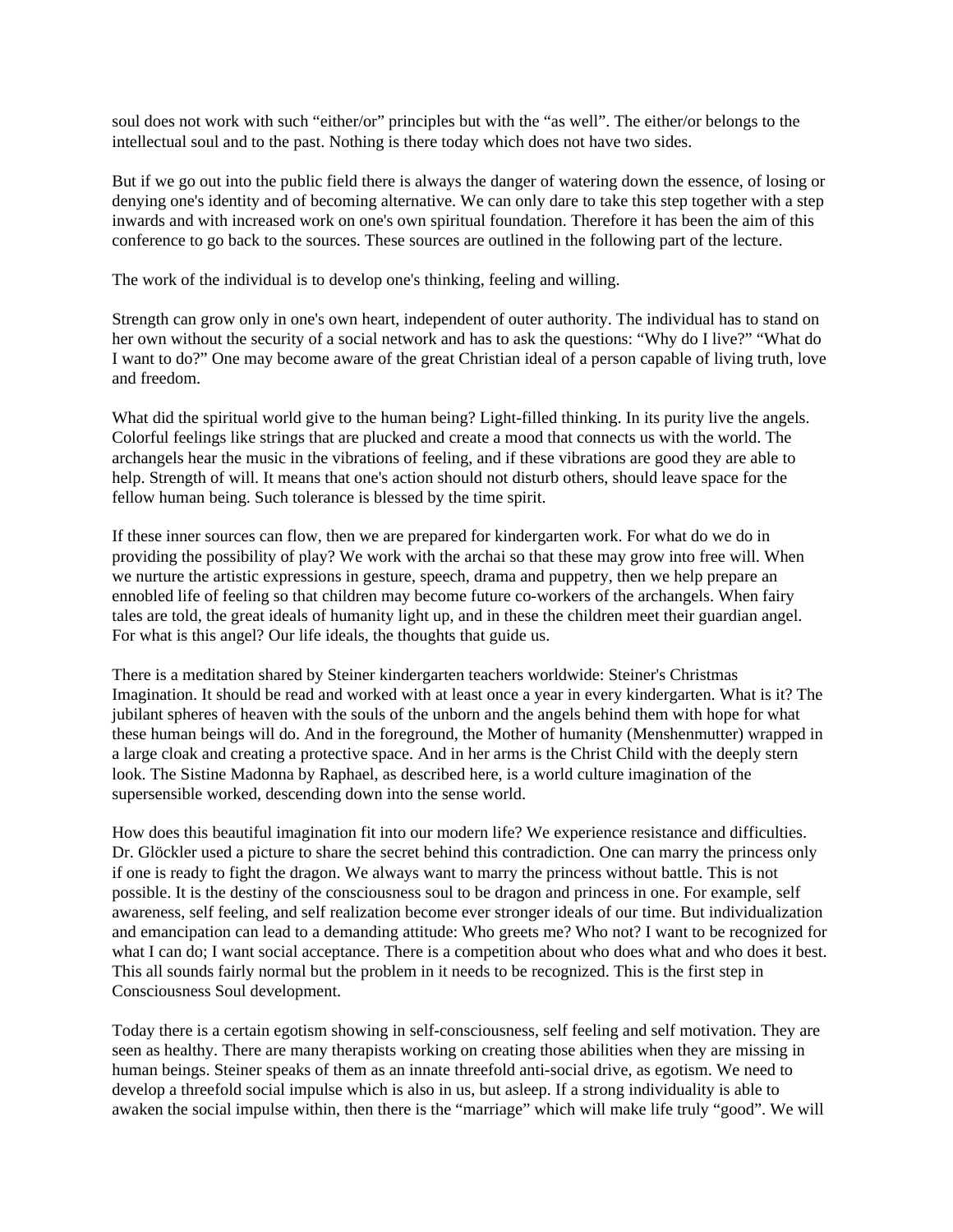have the deep wish that everybody can develop freely (free spiritual life), that everybody gets self recognition in the rights sphere (no special privileges), and that economy (which is in itself unjust) may be protected from the bad aspects of individualism by a firmly established sphere of rights. We need to develop a social instinct for recognizing the worth of one's fellow human being. If one practices the Rückschau (a backward review of the day in images) every night, asking "How did otherwise experience me?", we can become more social.

We also need to develop social imagination: faculties of creating what is missing. For example, if in the kindergarten there is no full time position available, instead of getting jealous one can create a new field of work and use space that may be available in the afternoon for a new initiative. This is healthy egoism which stands against Ahriman and radiates outward. But this can't be achieved without schooling our individuality and our social faculties.

Children like it when we educate ourselves as strictly as when we educate them. Then parents will bring their children because they trust us. This trust is the basis for taking parents more and more seriously despite the fact that they are not perfect educators.

In occult development one works out of the positive, one has no time for criticism and complaints. If children are not kept warm at home, one may look at them as practicing their "sense for the cold", and then in kindergarten with the cardigan they practice their "sense of warmth"! Let us become researchers in finding positive solutions and abstain from singing the song about the bad world.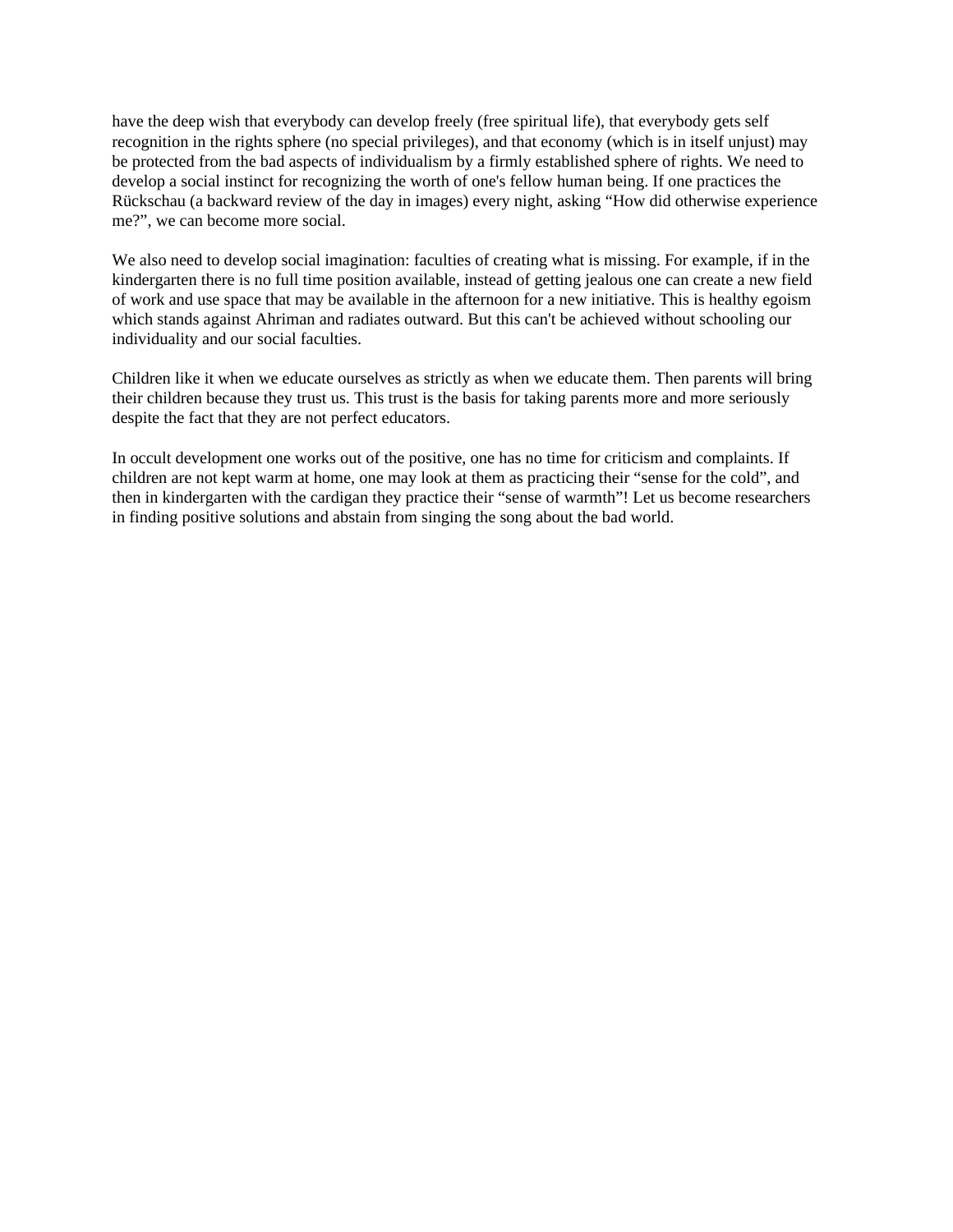#### *News From WE•CAN Joan Almon and Susan Howard, Co-Chairs*

Yes, you read it correctly! After years of working closely together Joan and Susan are now officially co-chairs of the Association. As you may already know, Susan directs the full time and associate early childhood teacher education programs at Sunbridge College, where she also co-directs the Waldorf Education Research Institute and publishes the Research Bulletin. The recent appointment of an Administrative Director at Sunbridge created a wee bit of space in her life which she is pleased to devote to the Early Childhood Association. One thing we promised her is that she would not need to trade one administrative job for another. Our own administrative work will continue to be ably carried by Lydia Roberson with some oversight by Joan. Joan and Lydia also have a number of publication projects on their plates (or in their computers) and will spend the winter months working on them.

It seems every organization needs an acronym these days, and we've gone back and forth as to what ours should be. Technically North America should yield us an NA at the end of ours, but WECANA always seemed to evoke sentences such as "We canna do this and we canna do that!" It just didn't seem to work. "WE CAN" seems closer to our spirit. If you dislike acronyms altogether, that's fine. We're most happy being known as the Waldorf Early Childhood Association of North America.

At this year's board meeting in early November we were very happy to welcome Carol Cole as a new member. Carol taught kindergarten at the San Francisco Waldorf School for several years, then went to a Camphill in South Africa where she started a kindergarten that serves children from a nearby township and returned two years ago to take up work at a homeless shelter, Raphael House, in San Francisco. She has organized a child care program there and a special training for women formerly on welfare who want to become kindergarten teachers or home care providers. It is wonderful to meet these women and see how they are responding to a Waldorf based training. Carol will help us stay in touch with other Waldorf initiatives serving children in extreme social and economic situations.

As we reviewed the major areas of work within our Association, we realized we had one or more board members strongly connected with each. They offered to serve as bridges to others carrying out the work. Please feel free to contact them regarding your own work or your questions or concerns. Our list of work areas and related board members is as follows:

**New Initiatives** - There are now about 60 initiative groups hoping to develop Waldorf schools. Some are still in the discussion stage or have an active play group. Others have fully formed kindergartens and are waiting to start grades, and some have started grades but are still in AWSNA' s new initiative category. Rena Osmer has been working hard to us develop a better infrastructure to serve these initiatives. She is in touch with the AWSNA regional committees so that their work and ours can be better coordinated. WECAN is also preparing a handbook for new initiatives.

**Developments in established kindergartens** - Susan Howard of Sunbridge College and Janet Kellman of Rudolf Steiner College are already in touch with many of the existing kindergartens and will continue to be an active bridge to them.

**Child Care** - This area of work is growing and takes on many forms: home care programs, before and after school programs, and new, full-time centers which are opening or being planned in a number of different communities. Cynthia Aldinger, who is opening a first Lifeways Family Center this year in Wisconsin serves as a focus person for child care work along with Rena Osmer in the east and Janet Kellman in the west.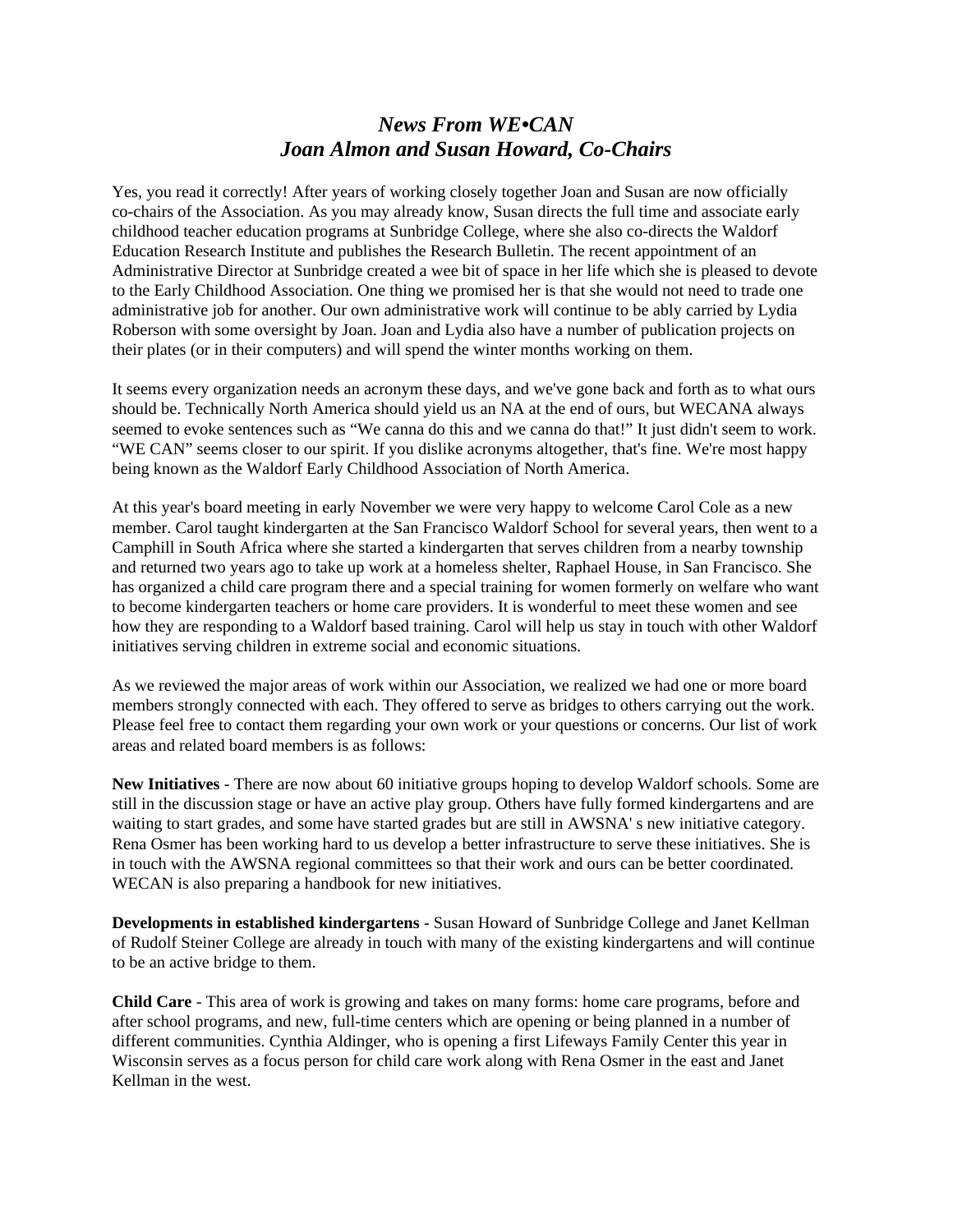**Pre-birth to Three** - Based on last year's survey, we think about half of Waldorf kindergartens in North America now have some sort of program for children under three. These range from pre-natal classes to parent-tot programs with the latter increasing very rapidly. Rena Osmer will serve as link to these initiatives.

**Healing and Therapeutic Work** - Kindergarten teachers have expressed a strong need for deeper insight into the problems of children today, and we are interested in the development of conferences, courses and publications. Nicola Tarshis of Toronto is taking the remedial training in the Midwest and has offered to serve as a link in this important new area. We hope that next year's board meeting will take an in-depth look at this area of our work.

**Training and Continuing Education** - Janet Kellman and Susan Howard, experienced in coordinating kindergarten training programs, will continue to focus on the questions of training and continuing education. Sunday's session of this year's board meeting specially focused on the trainings with several seminar leaders invited to participate with the board in these conversations.

**Alliance for Childhood** - Joan Almon will continue her efforts to develop an alliance within the anthroposophic movement and between our movement and other organizations. The board wishes to organize an alliance conference in 2001, probably in Washington, D.C., and in the meantime is working on establishing relations with a number of childhood organizations. There will also be an international conference in Brussels in October 2000.

**Work with children in extreme social and economic circumstances** - Carol Cole will serve as focus person in this critical area. At present there are trained kindergarten teachers working in homeless shelters and inner city kindergartens.

**Liaison with other organizations** - Susan Howard serves on the Eastern Regional Committee of AWSNA and is an AWSNA delegate for Sunbridge. She thus has regular contact with AWSNA and will handle most of the liaison work with them. Joan Almon will continue to serve as liaison with the International Waldorf Kindergarten Association, and we are hoping that Susan will also be able to attend their meetings on a more regular basis.

Missing from our meeting was Marjorie Thatcher from Vancouver, and we want to extend our warm thanks to her for many years of service on the board. Marjorie was one of the original board members who started our Association in 1983. Now that she is teaching full time again as well as heading up an associate training in British Columbia, she found it was no longer possible to serve on the board. We will miss her calm presence and gentle New Zealand/Canadian humor.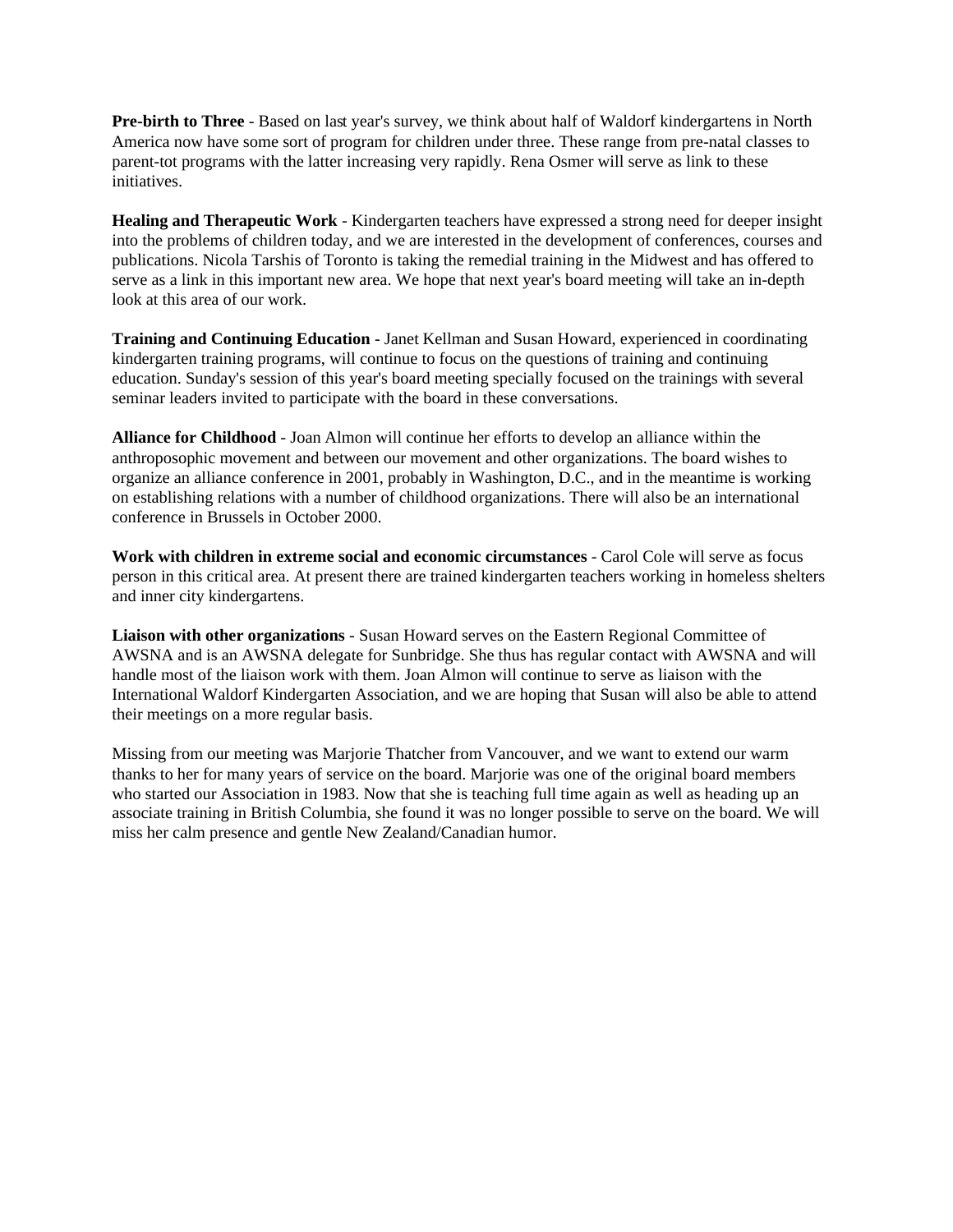#### *Movement with Young Children Beth Currie, Toronto Waldorf School A report from the Gradalis Conference, 1998.*

I attended the Gradalis conference, "Therapeutic Education for the Early Childhood Educator", this summer in Denver, Colorado. The keynote speakers were Bonnie River and William Bento from Boulder, Colorado, and Dr. Bruno Callegaro from Kassel, Germany. I came away with many "gifts" from this conference - perhaps the greatest one being an understanding of the importance of healthy movement for the young child.

Much of the conference focused on the four lower senses; balance, touch, life and the sense of self movement. Early in the conference the participants were led through an obstacle course. We walked across a balance beam, a few feet off the ground, hung off monkey bars, jumped from rock to rock, skipped, hopped and twirled over a bar that was waist high - to name but a few activities. All fifty-five of us completed the course according to our own abilities, experiencing the variety of different movements. In our discussions afterwards, the overwhelming consensus was that we felt challenged but enlivened, uplifted, and full of life. We then explored each activity to find out which of the four lower senses were involved in these various movements. In walking the balance beam, for example, we experienced:

#### 1. Balance

2. Touch - feet on the beam

3. Self movement - An impulse coming from within to actually. propel ourselves forward across the beam.

4. Life - This sense was experienced in those of us who felt fear or "being on the edge". In talking about the activities of the obstacle course in this way, we realized that each movement involved at least two of the lower senses.

From this simple exercise it became crystal clear how vitally important it is for the young child to experience healthy movement. To run up and down hills, play on the teeter totter, and skip. Playing quietly in the sand box has its merits and can be a therapy for children, but this should not be the goal for outdoor play. All this movement was once a natural part of childhood, but it is quickly disappearing. We are now seeing children who can't or won't move. In the past few years Bonnie River has incorporated into her outdoor play time a simple obstacle course. She leads the children through the course while telling them an imaginative story and singing songs. Bonnie has noticed that children are less and less active. Twenty years ago movement through. obstacle courses was not necessary, but now it is because many children are not initiating movement on their own. (During a parents' evening, the teacher could lead parents through a simple obstacle course so that the parents experience the exhilaration of movement first hand.)

We also participated in two wonderful circles and afterwards we discussed what we observed in the movement. What are the movement elements we need to incorporate into our circles? We discussed forwards, backwards, sideways, up and down, crossing the vertical and horizontal midline barriers and having an active right hand and a supportive left hand. These are all important movement elements that can be experienced during circle time.

So, I have returned to the kindergarten and reexamined my circles to see if they actually contain some or all of these healthy movements, and outdoor play has also changed. We run to the playground and swing and slide and climb all with great joy and enthusiasm. If the four lower senses transform into the four higher senses, then we carry the responsibility to bring these possibilities to the children. We always meet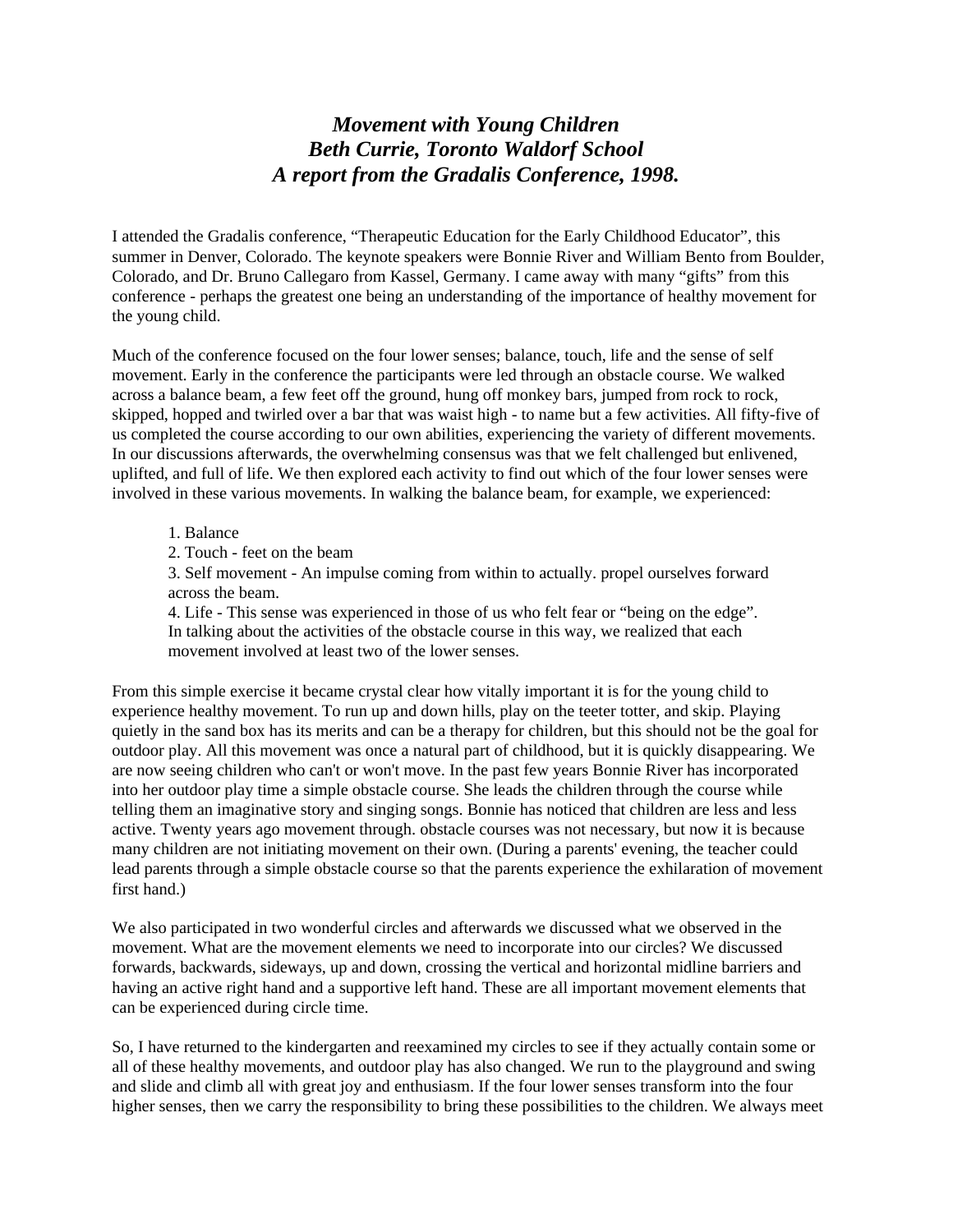the four middle senses sight, hearing, smell and taste - so it is really these four lower sense that need attention. The children bring their will to these movements, climbing over and over again until they can finally climb the tree with the same perseverance as when they first learned to walk.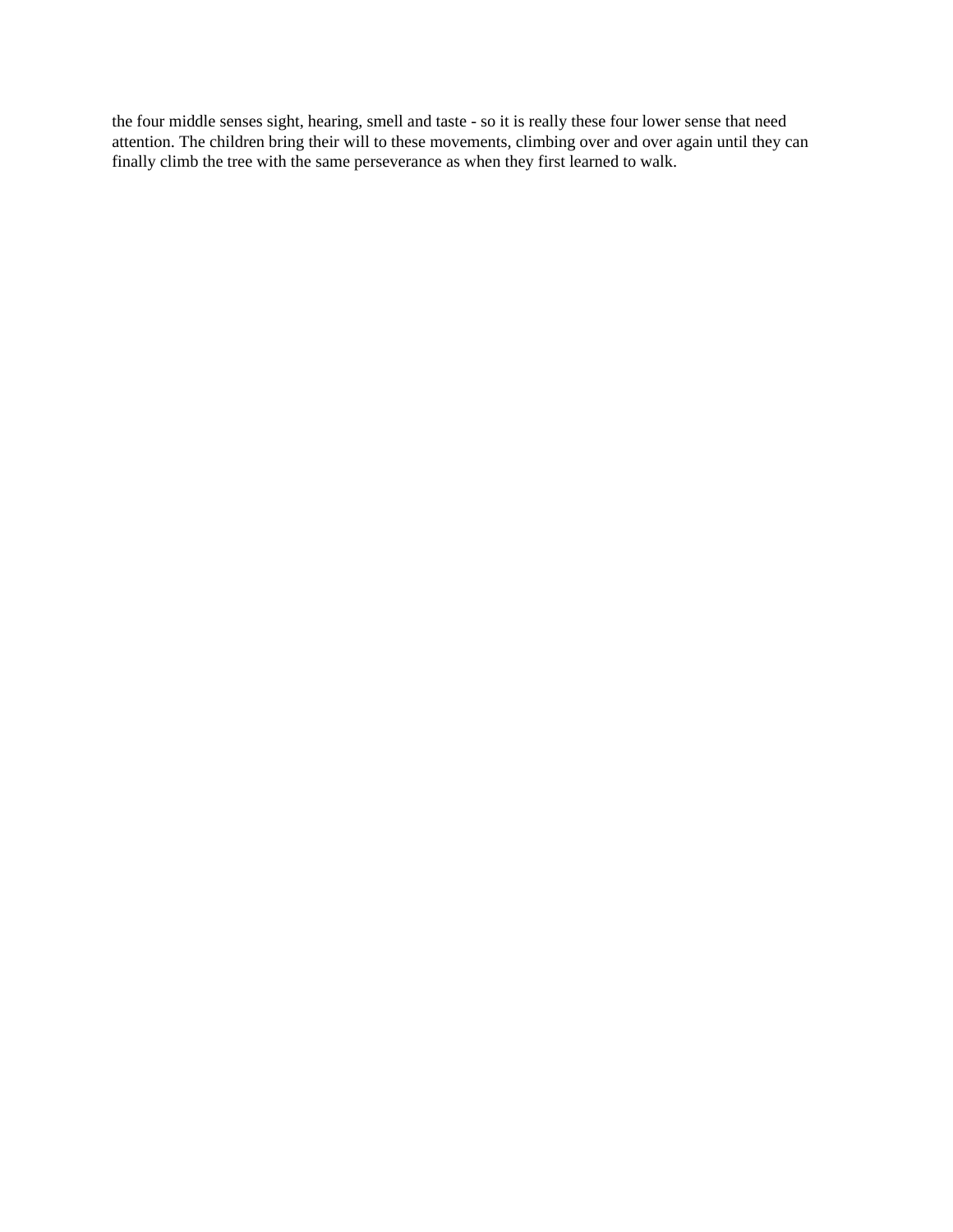### *Research Activity Erica Carnay Portland Waldorf School, Oregon*

In June 1998, 15 teachers and prospective teachers of Parent-Child programs gathered in Portland, Oregon for a weekend conference entitled, "A Working with Parents and Very Young Children." Hosted by Erica Camay and the Portland Waldorf School, the conference brought teachers together from all over the West Coast and as well as from Ohio and Massachusetts. It was a truly exciting weekend as we worked together to better understand this relatively new work within Waldorf education.

Out of our working, the participants decided on a common research theme for the year or for the next few years. Using the indications given by Karl König in the book, Eternal Childhood, we are observing the significance of the 280 day cycle in the first three years (pp. 22-26). König states that at nine months we should see an urge to be upright (will), at 18 months an explosion of language (feeling), at 27 months a change in the expression of concepts (thinking), and at 36 months (three years) the "birth" of the ego. Our research project is to observe and record these intervals and pay attention to their archetypal accuracy - ideally leading to a substantive reporting that could be shared with parents. We are also paying attention to children who do not follow this pattern and what we observe about them at those 280 day points, compared to when they actually achieve the corresponding attributes.

A major focus of our research is on the three year mark and the signals of the emergent ego. Many children are saying, "I am" as early as 18-24 months, and the question arises, "are these children really incarnating faster or is this particular expression of self no longer the main signifier of the birth of the ego?" Because many kindergarten teachers work with children older than three, it is in the realm of Parent-Child teachers and nursery teachers to really observe and record what we are seeing at three years of age.

Our general hope is to have enough people involved in this research so that we can offer to our colleagues a substantive piece of research that reflects the experience of today's children. In addition, by focusing on this theme, we hope to further clarify König' s indications and be able to present them to parents in a way that is more understandable -especially focusing on what is actually being observed. Finally, our ultimate intention is that by engaging in this research we create a bond across the country (and world) between those of us who are engaged in working with the very young children.

If you work with children three and under, we invite and encourage you to join us in this project. If you would like additional information, please contact Erica Camay at (503) 234-3442 or via email at ericac@europa.com. Blessings on our work!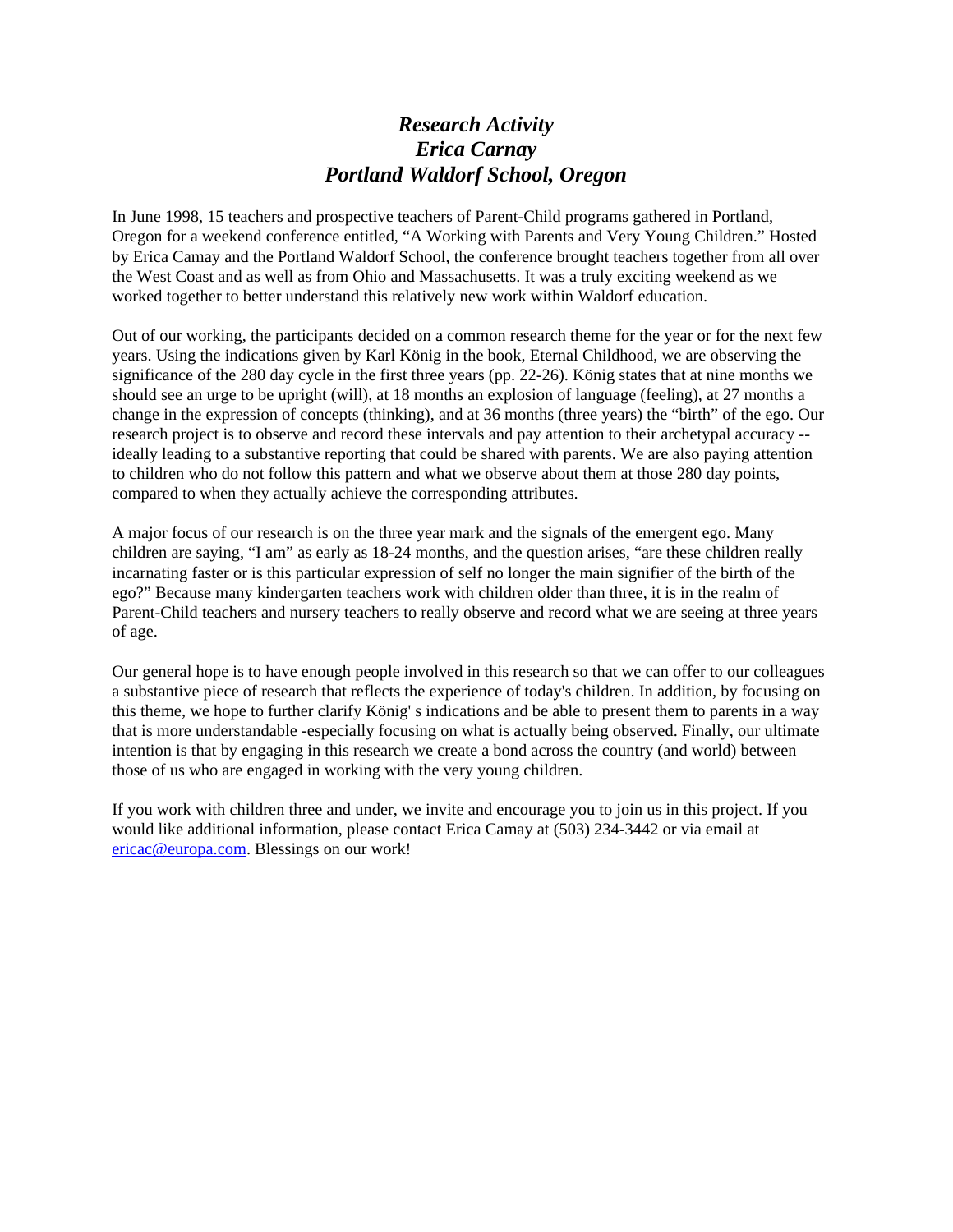#### *Leo A Mother's Gift to a Waldorf Kindergarten Teacher*

*The story of Leo was sent to us by Margaret Meyerkort who lives in England. The kindergarten teacher and parents of Leo wish to remain anonymous. We thank them for their permission to publish Leo's story. The names of people and places are fictional but the story is a true one.*

I will tell you how Leo came to us. We had moved to Sunrise House, our family with five children between three and eight years of age and a few adults in need of special care within our larger community setting. I felt after we had settled in that there would be room for one more child if there was one who needed us. This lived strongly in my husband and me; we did not look for it, but were open to the idea.

Leo came to us in a wonderful way. Pauline joined our house while she was expecting him. She had had meningitis as an infant, had developed convulsions and had not developed as children of her age did.

We had known Pauline as a young girl. Now, when she was expecting a child she looked beautiful, had no awareness of her condition and was hardly able to understand how she had come to conceive and carry a child. Throughout her pregnancy she had no convulsions and did not stutter. We knew we were meant to help and welcome this child.

Pauline worked in our household and was skillful at baking bread. I helped her to dress nicely. I also made sure I had a good relationship with her. I visited her regularly every evening to talk to her and massage her legs and to do breathing and relaxation exercises with her. Then I wished her a good night, leaving her with the Gospel reading of that week to take her into sleep.

Everyone in our household began to look forward to the baby's arrival and knitted or sewed a woolen garment. I had found a doctor and a midwife who were sympathetic and understanding towards our situation and were helping to prepare for the confinement at home.

All was well at the time of the birth. I was at Pauline's side, while the midwife saw to the delivery. My husband was with our children and the other adults that night - just before Easter.

The birth was peaceful. The young mother was like a vessel in receiving this delicate child, and we all welcomed him with all our hearts. He had our wooden family cradle with pink and blue curtains and our own children brought pictures they had colored or painted to put on the wall, and we sang lullabies.

The baby fitted into the rhythm of our home right from the beginning - only we soon discovered he could not digest his mother's milk. So we weaned him and put him on the bottle.

Gradually it became apparent that Pauline was reverting to the convulsions and the stammer. She could not face the responsibility for the child which showed, for instance, when the child cried for his feeding in the early morning. She then felt irritated and pulled the cover over her head in order not to hear him. After a while, when I demanded her involvement in the rhythmic daily care of the baby, she became almost aggressive towards me.

We prepared for the Christening and as we wanted the child to be called Leo, I discussed it with Pauline and taught her to embroider the name onto a cloth so that she would remember it. My husband and I agreed to be Godparents.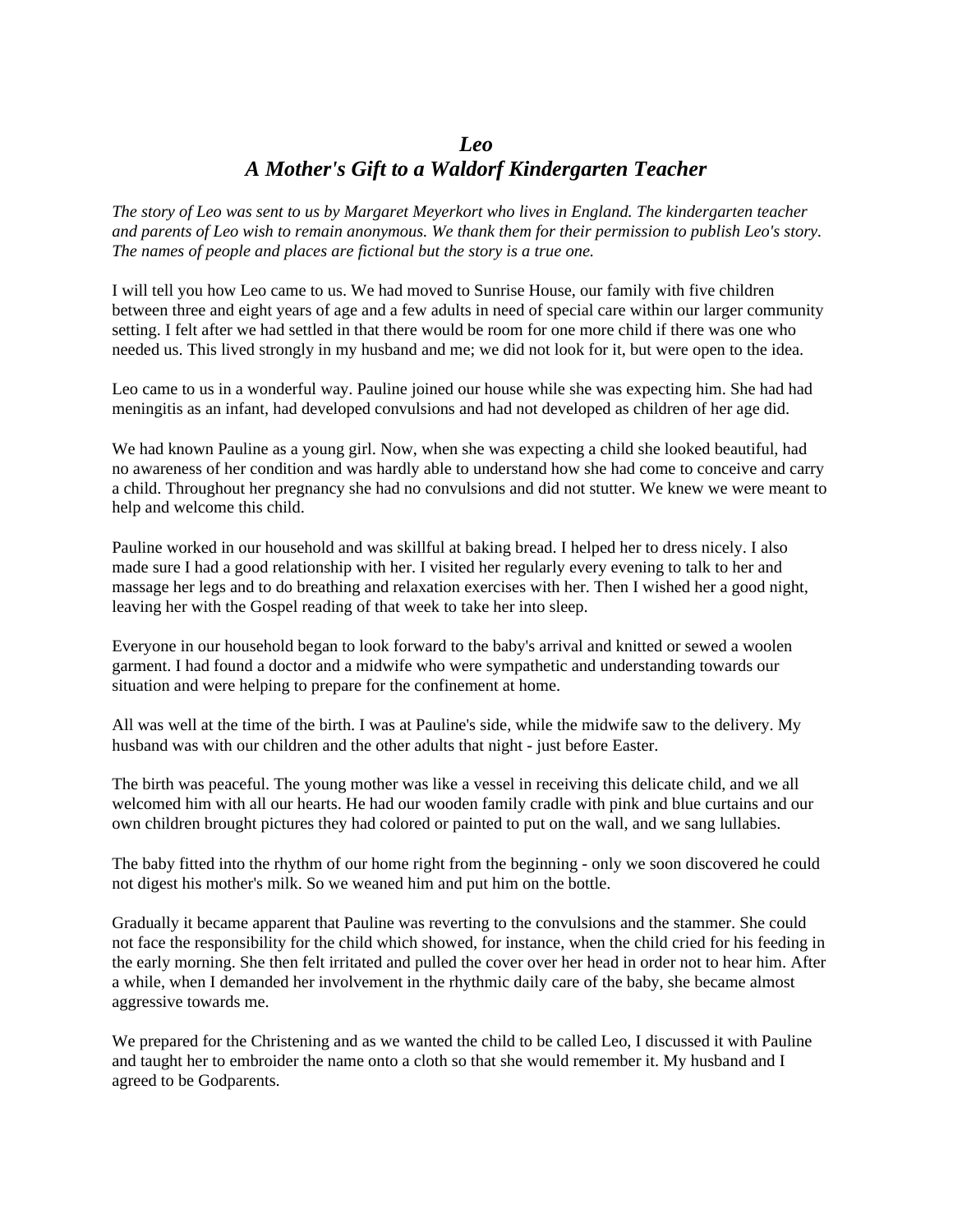The Christening was a lovely occasion. We still hoped that between the three of us we could cope. It became clearer, however, that Pauline was not able to bring up her child. So we took steps towards adoption and spoke with Pauline.

When it came to giving her consent in the court she was asked whether she had any special wish concerning the future of the child. She became suddenly very excited and involved and said to the judge: "I want him to grow strong with the Gardeners." (our family).

Pauline moved to another community. It was now our task to bring up this lovely child. He had little sense for survival, had to be much encouraged to eat, was often seriously ill with high temperatures and could not be potty-trained for a long time. He walked early though. He had the measles very young, which helped him tremendously in that he picked up strength and has never been really ill since. Our own children loved him and cared for him. Christine, one of our adults in need of special care, loved him dearly and cared for him in an especially motherly way.

I often wondered when the time would come to tell him about his background, and at such moments my heart began to beat faster because I was unsure of the best way to do it. One day Leo and I were watching the sheep and their lambs, and he cuddled up in my lap and said, "Mummy, that's how I drank from you," and again there was my question, but I could not find it in my heart to tell him.

When he was four years old, he started in a Steiner/Waldorf kindergarten. As he was the youngest at home he needed to have other children around him as well, as liking to help me in the kitchen and the garden. He also helped me to care for the animals, especially the broody hens and their wooly chickens in Spring. The kindergarten brought him much joy.

When he began to change his teeth I felt it was time to speak with him before he started first grade. Otherwise, someone else might tell him in an unexpected moment, which could be harmful. So I made an arrangement with the kindergarten teacher in whom we had every confidence. I kept Leo at home one day to take him for an outing. The teacher was aware of my intention and this was a great support.

When Leo and I had walked to a beautiful spot we sat down and unpacked our picnic. I began to tell him a story - a true story - about himself: How we were allowed to have five children; I named his brothers and sisters. And then as we had all the children we were meant to have Pauline came to us. She was expecting a child and she and the child needed help. The story was painful for us both. Then came the moment when Leo said, with shining eyes: "And then she gave me to you." Yes, she did! We had some more to eat and when I had drunk from the bottle and offered it to him he said: "You are only allowed to drink from the same bottle or cup when you are from the same family." And then with a deep sigh he drank.

We packed up the picnic and went home. Life went on as usual and it seemed as if nothing special had happened. Nothing was said for a few years and sometimes we wondered whether Leo had really understood the situation in his own and in our lives.

But then he showed concern. At first slowly, but then towards the ninth year the search for identity became evident. He demanded: "Who is my mother, where is she?" He wanted to write to her and make her a present. Whenever it came up in different situations we had to deal with it. Then there was peace for a while and I thought he had fully recognized that he belonged to us, that I was his mother. On the contrary, as he grew up there were outbursts like: "You cannot tell me, you are not my mother," and he often behaved stubbornly, and I felt hurt and frustrated. Then I told myself: "This is absurd. Similar difficulties arise with any child when one insists on order and rhythm and necessary details. I shall not be hurt, I will just leave the room and wait till he comes round."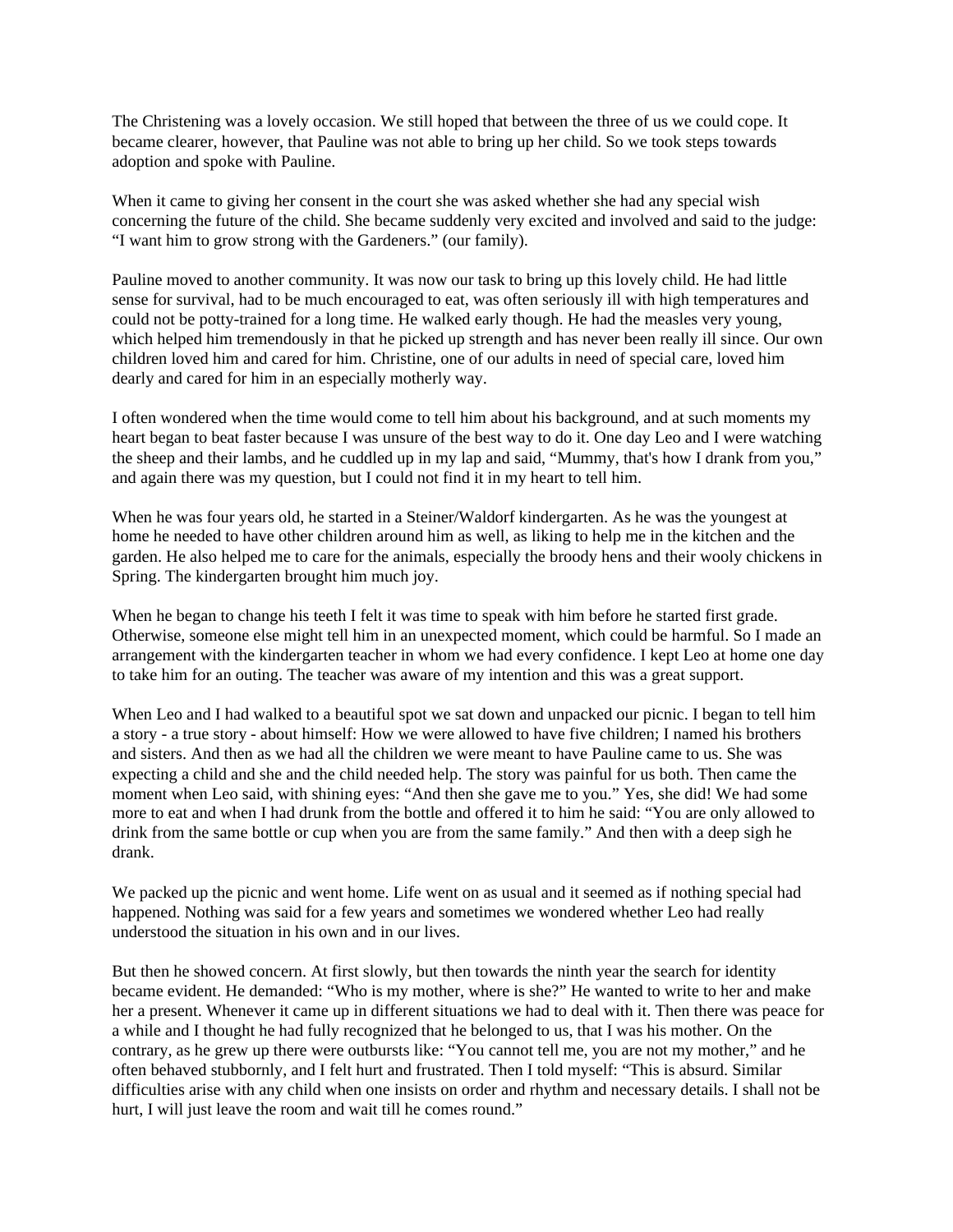So, at about the age of twelve he had his rucksack permanently packed to leave in search of his natural mother. (The question of his father has never arisen). We continued to care for him and yet give him space. We made sure that difficulties were resolved and hurt feelings forgiven before night fell so that the mood could be harmonious next morning.

He does love me. He showed it clearly on various occasions. We all have our shortcomings. For him his real mother may have assumed the image of the Sistine Madonna by Raphael, a picture which has hung over his bed all these years.

Leo is a lovely child. He is responsive to nature in a wonderful and observant way. He seems to know every little plant and creature around him. In school he is slow and still finds it difficult to read and write and know his tables. But he can "think with his fingers" and create with his willing hands - in other words he is practical in many fields. He is fully accepted in school and in our home and community. Leo enjoys being with smaller children and they absolutely adore him.

We know that there will still be difficult times with Leo. Soon he will begin confirmation lessons. We trust these will also guide and help him. As parents we have a fundamental basis of confidence in each other and in life. This is what I wanted to share with you.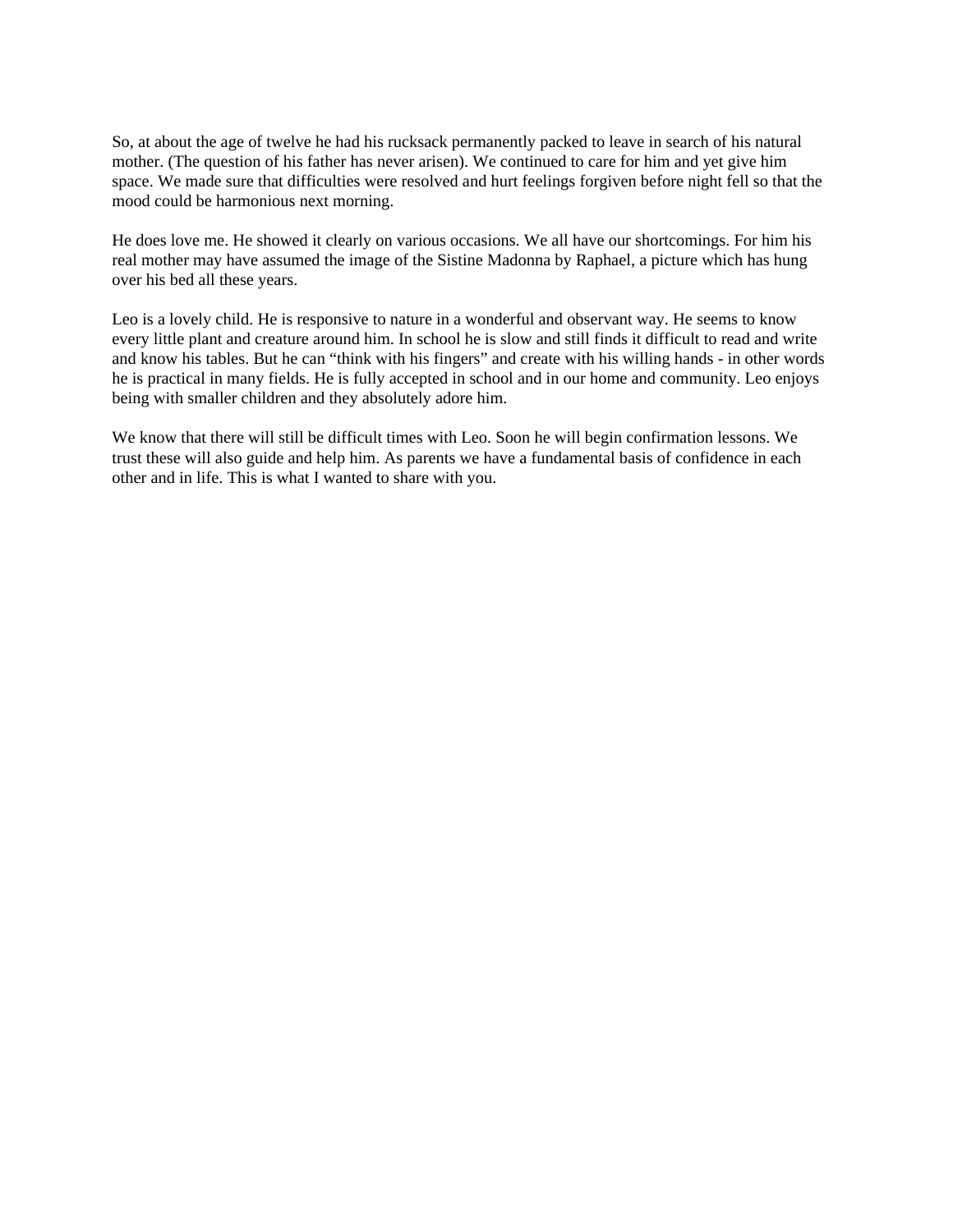# *Calendula Salve Recipes JoAnne Dennee Vernal Equinox 1998*

Dear Kindergarten Colleagues,

So many of you have recently expressed an interest in a workshop on kindergarten medicinals that I was inspired to reorganize my notes for you. Enclosed you will find Calendula Salve recipes which I have used in my kindergarten. I have included recipes for stove top preparation and a solar infusion. Each suits a particular situation better. Both require time, devotion and focused attention. Both give a wonderful, rich experience and a lovely end product.

The solar infusion requires assurance of warm, sunny weather over several weeks while the oil is imbued with qualities of the sun. The infusion method gives the children the added picture of the sun's blessing and warmth and an experience of a relationship developing over time. It invites one to witness a process of becoming. It is reminiscent of a time long ago when women actively embraced the rituals of healer. The solar-infusion can take place either indoors on a warm, sunny southern windowsill or outdoors in the garden on a large flat stone for a minimum of two weeks. Steeping longer creates a stronger infusion. The stovetop preparation might be more practical depending on the weather and the duration of your program.

Before entering into the specifics of each recipe, I offer a few thoughts with regards to a fuller experience, including planting and harvesting calendula. While I make calendula salve during Michaelmas, the process is begun in the Spring.

**Planting** - Children sow calendula seeds immediately after the last spring frost here in Vermont. They sow fifteen to two dozen plants per class - in the garden, container garden oak barrels, or window boxes. (Since last year's Michaelmas harvest these seeds have lain in waiting on the nature table, in marigold-dyed pouches, entrusted to Mother Earth's care.)

**Care** - During the summer the teacher and the families each take a week to care for the calendula plants watering, weeding, but most importantly, dead heading (removing spent blossoms) at least twice a week. This practice insures continued blossoming. Here in Vermont the plants do well until Michaelmas and even bloom until the hardest frost. (In hot zones it might be necessary to prune back the sluggishly, blossoming calendula plants to six inches in height in August or late July. New growth will resume so they can be harvested when children return to school.)

**Harvesting** - Autumn brings the children back to school so that they may harvest some flowers for the nature table and even sprinkle calendula petals into the snack rice or salad. Families begin their search for the tiny recycled jar which will hold the calendula salve. I recommend ajar shallow enough in depth to allow a child's finger to scrape the bottom of the container, gathering up each precious drop of salve. A jar with a golden lid ceremoniously preserves this treasured preparation.

**Seed Saving** - In the garden, the dead-headed calendula blossoms are observed carefully by the children. When fully dried they appear brown and crescent moon-shaped seeds might even curl more deeply as if to begin to spiral. These moisture-free seeds are ripe for sowing into fertile ground in autumn (so they over-winter and self germinate next spring) or saving until spring. To save seeds, place thoroughly dried seeds in a lidded box or container such as a vitamin jar. Then a seed bundle must be created. Marigolds are picked to dye cotton, seed-saving pouches. When pouches have dried, seeds are tucked safely within and secured shut with a red ribbon. They are placed in Mother Earth's keeping on the nature table until spring.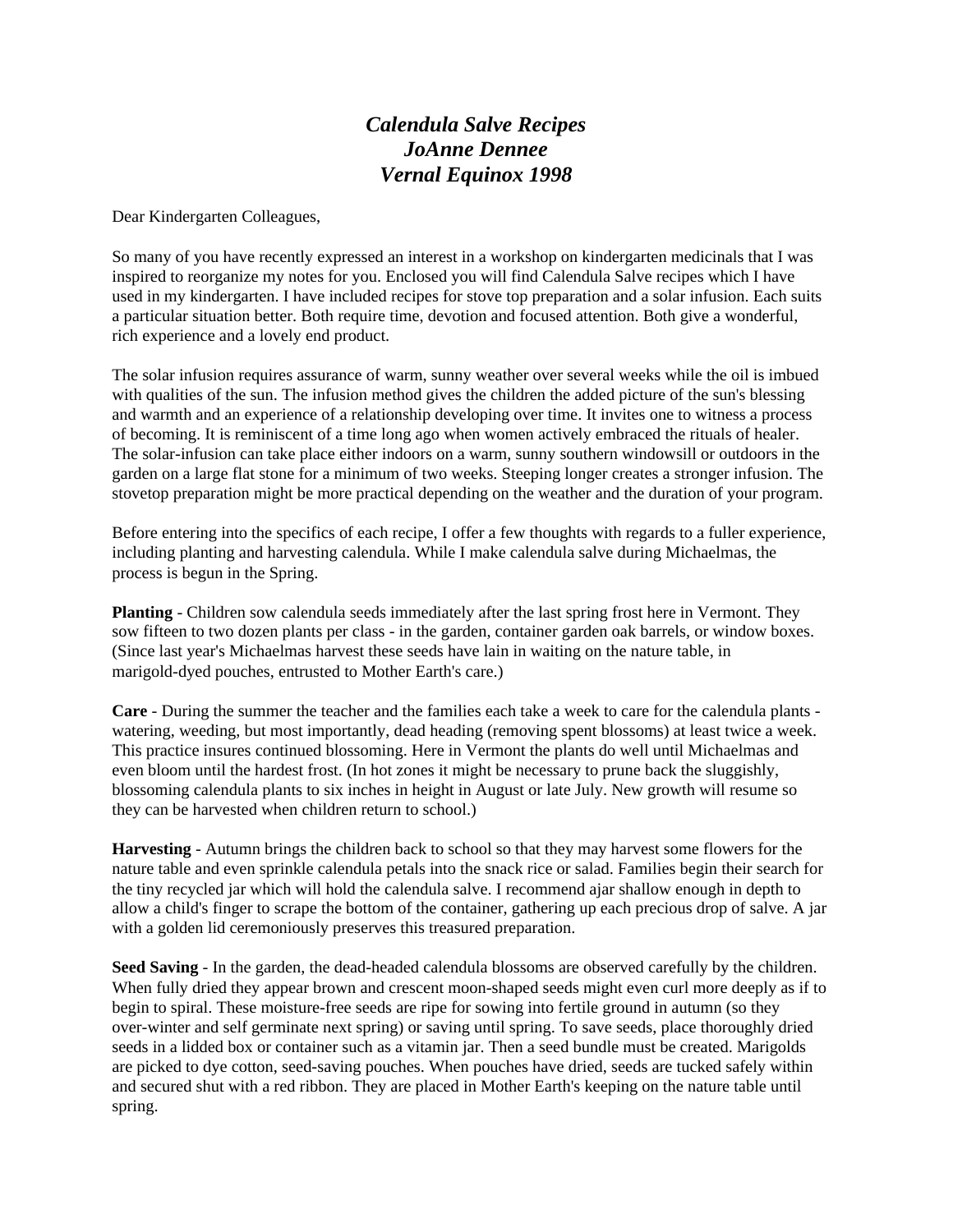**Salve Making** - On yet another festive autumn day on or near Michaelmas, the calendula flowers are harvested. The salve is prepared and the tiny golden capped jars are carried home in proud hands. The cycle is complete when the child or parent dabs the first bit of salve onto the scrape or chap, and the healing substance of the plant is met with the child's gesture of gratitude and awe.

I hope you find working with calendula fulfilling. Please feel free to inform me of any challenges, inspiring changes, verses, stories or songs that might more fully express this work. If you really enjoy these recipes and would like additional herbal activity recipes, send a stamped, self-addressed envelope.

Yours for children,

JoAnne Dennee Lake Champlain Waldorf School P.O.Box 250 Shelburne, VT 05482

### *CALENDULA HEALING SALVE A Stovetop Preparation*

Uses: Regenerates tissue! Apply to chapped hands all winter. Use for burns, scrapes, or on diaper area. A wonderful salve for garden-worked hands.

2-3 cups Calendula Petals (harvest blossoms after dew dries and before noon) 1 cup Olive Oil (is antibacterial and goes rancid more slowly than other oils) 1/4 cup or 2 oz. Beeswax (chips melt more readily)

#### **Optional:**

several drops Rose or Lavender Oil (adds nice scent, calming) 1 oz. Lanolin (makes salve creamier, but some children react to this) 1/2 oz. Glycerin (makes salve creamier, compare to above recipe to see which you prefer)

\* Recipe can be increased proportionately for larger quantities \*

1. Use small gathering baskets to pick moisture-free calendula flowers on a sunny morning. Take time to enjoy the full rich color, form and delicate scent of the flowers. As children remove petals into the stainless pan a sticky flower residue will be their first introduction to the plant's hidden qualities.

2. Add olive oil to the pan and place over the lowest possible heat. Stir rhythmically as the oil heats to avoid "cooking" the petals in over-heated oil. Small bubbles may form on the bottom of the pan. This is as "hot" as the oil should get. Stir to distribute warmth throughout the calendula oil. Continue for a total of 1 to 2 hours. This task may be divided over two days time if cooled and covered tightly between beatings. (I often set aside a "little bit" of the petals so that each child may sprinkle some into the oil when it is their turn to stir.) Hum, sing as children take turns stirring their love into the medicine oil.

"Round and round the Earth is turning, turning round and round to morning, and from morning round to night."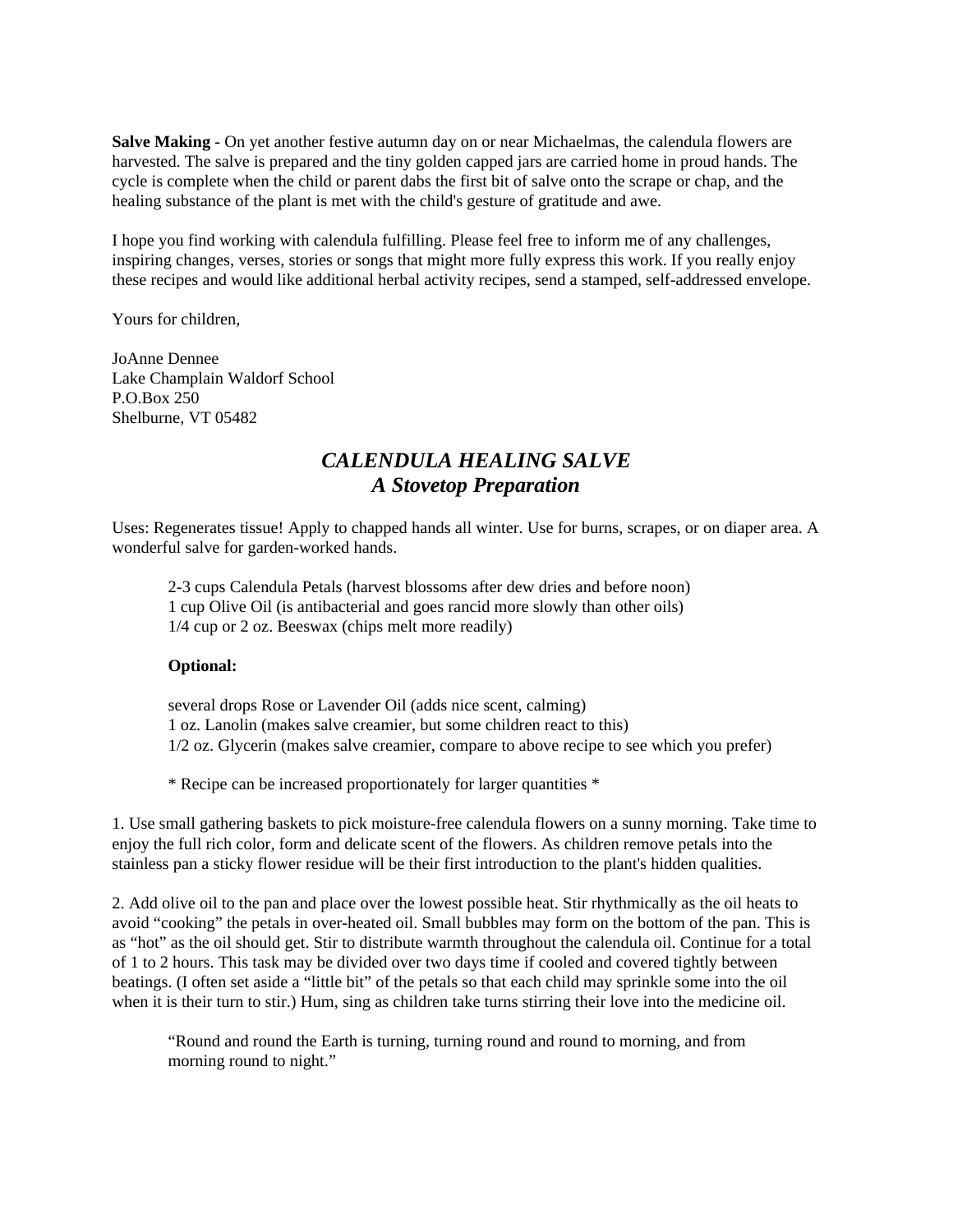3. Allow calendula oil to cool to the point where the calendula petals can be strained from the oil, pouring it through (unbleached) cheesecloth. Twist cheesecloth full of oily petals into a bundle and secure with a twist tie or string.

4. Use a wooden spoon to press oil free through the cheesecloth. I find a stainless steel mesh strainer helpful. The cheesecloth is placed in the mesh strainer over a bowl as children press oil out of calendula flowers. It takes a fair amount of pressing to remove every precious spoonful of amber-colored calendula oil. It is also a wonderful opportunity for the children to be dabbed with the oily cheesecloth and rub or massage the warm oil into their chapped hands, knees, elbows.

5. In order to blend oil with melted beeswax both must be similar temperatures. Return calendula oil to pan to be gently warmed again while beeswax is melted over a double burner, but not directly over heat as it is highly flammable. When wax is melted and close to the temperature of the oil, pour wax into oil. When completely unified remove from heat. Pour into lipped measuring cup and then into small sterilized jars. Allow children to observe salve "setting up" over the next ten minutes as they decorate/illustrate labels for their jar. After cooled and set, cap jars with lids and adhere labels. Allow to cool another 10 minutes before handling. Store in cool conditions free from direct sunlight and heat.

End with a song, verse, or gratitude blessing.

#### **EQUIPMENT:**

- harvest baskets
- stainless steel pan
- spatula
- wooden spoon
- stove top or double-burner hot plate
- double boiler for melting beeswax
- cheesecloth (unbleached, if possible)
- twist tie or string
- mesh stainless steel strainer and a bowl to fit strainer in
- lipped measuring cup for pouring oil into tiny jars
- small, lidded jars such as jelly or honey sample jars. Be sure children's fingers can reach bottom of jar to remove every precious drop of salve. Amber or cobalt jars protect salve, but do not allow children to see the true color or setting up of salve.
- tiny paper labels and colored pencils for making labels (calendula colored scraps of painting paper make nice labels too)
- clear tape for adhering labels

# *CALENDULA HEALING SALVE A Solar Infusion Preparation*

Day 1 - Harvest 3 cups moisture-free calendula blossoms after dew dries, before noon. Hull calendula petals into a harvest basket. Enjoy the sticky, healing residue. Place petals into a sterilized pint glass jar with tight sealing lid. Add 1 cup organic olive oil. Remove air pockets by poking gently with the handle of the wooden spoon or a chopstick. Cover with the lid. Place in the sun on a windowsill, or outdoors on a stone in a southern location. Sing a song, say a verse or blessing over the calendula petals.

Day 2-14 - Visit the calendula oil daily. Observe, feel warmth in the jar. Turn contents in jar. Sing a song, verse, or blessing.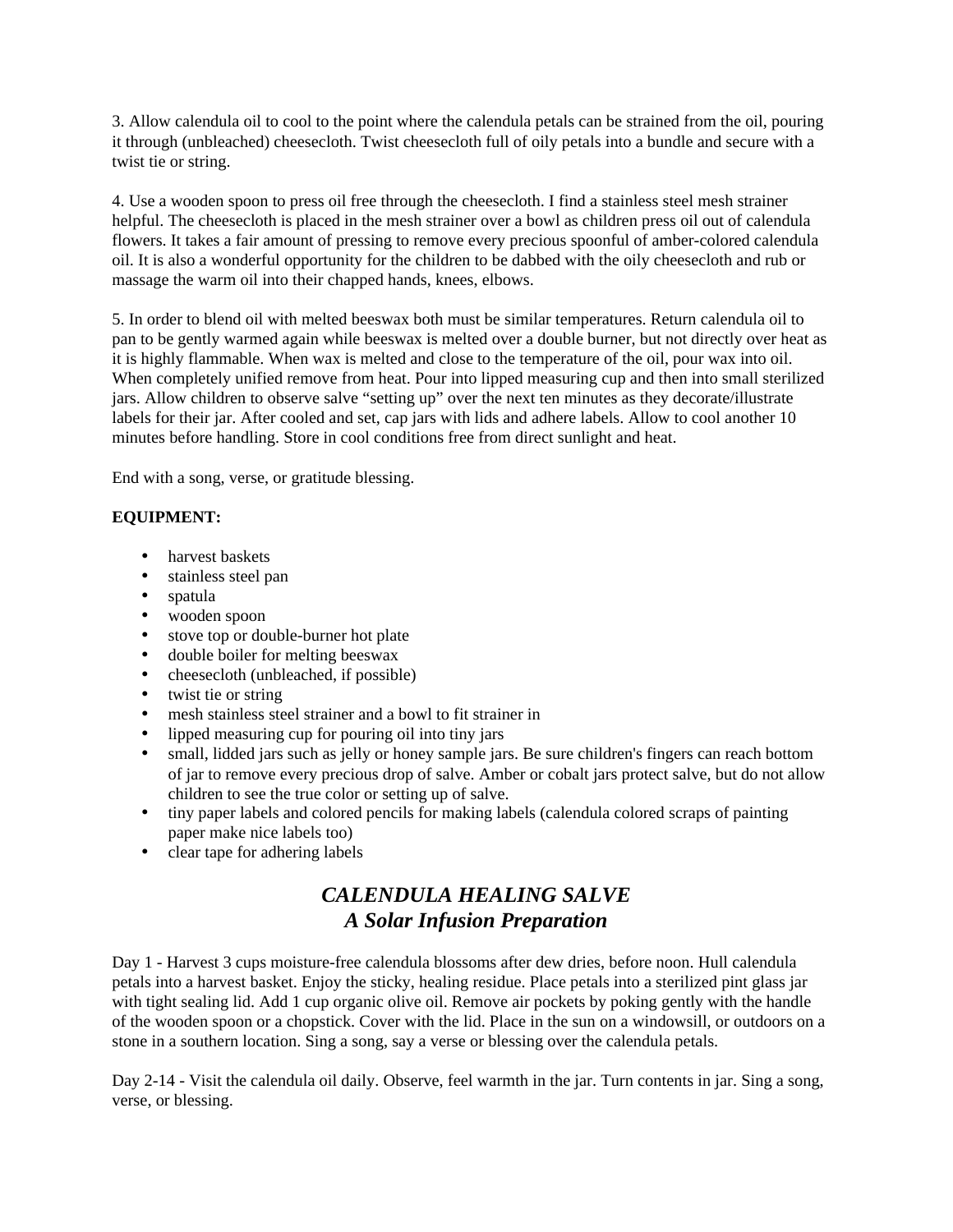Day 14 - Remove oil from its sunny resting place. Strain oil from the calendula using a wooden spoon, pressing through the unbleached cheesecloth placed in the stainless steel strainer over a bowl. (Keep some calendula oil for use after showering or going to the beach. Just pour into a tiny glass bottle. Add a drop or two of rose or lavender oil, if desired. Store oil bottle in a cool location.)

To prepare calendula salve melt 1/4 cup or 2 oz. beeswax in a double burner, gently warm calendula oil to a temperature similar to beeswax, and add wax to warm oil. When blended, stir in several drops of rose or lavender oil, 1 oz. lanolin, or 1/2 oz. glycerin, if desired.

- Pour warm calendula mixture into tiny, sterile jars.
- Prepare paper labels (using dried pressed calendula petals or colored pencil illustrations, on calendula-colored painting paper) while children observe salve "setting up" during the cooling process.
- Adhere labels.
- Cover with lids. Take care that children do not handle hot jars for 10 minutes.
- Celebrate with a verse, song, blessing.
- To insure that mold is not given birth in either infusion method it is important that calendula is *dry* when harvested. Check the infusion for a dark, cloudy formation in bottom of the jar. *Do not use cloudy oils.* Repeat process until successful. If infusing in a sunny window, use cheesecloth instead of a solid lid to cap infusion. This allows moisture to evaporate from oil.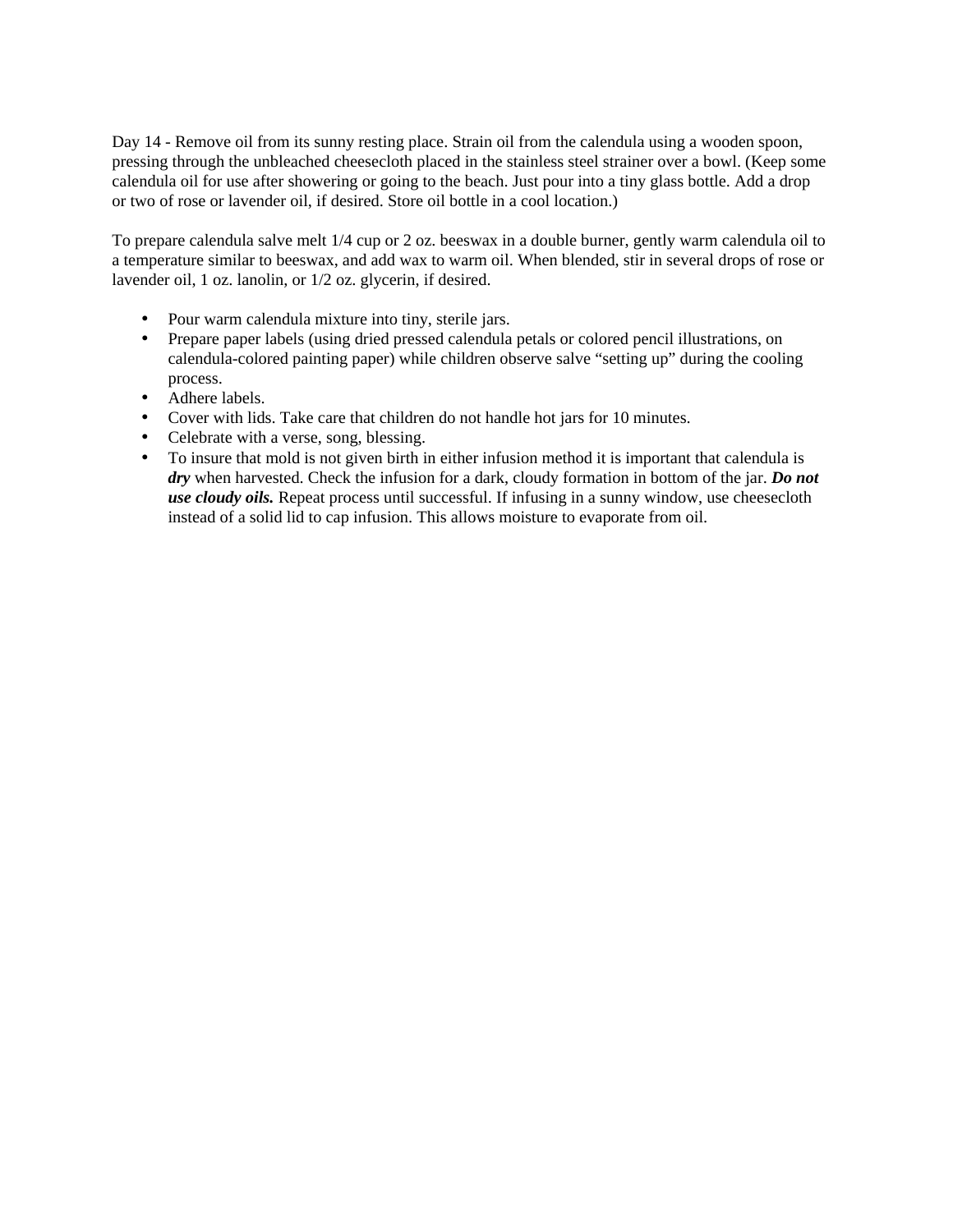# *A Next Step in Natural Dyeing Glenda Moore St. Louis, Missouri*

Almost ten years ago, as I finished the teacher training at Rudolf Steiner College, one of my classmates, Lisa Olmsted, invited me to participate in her natural dyeing session. We used the draft of Joan Almon' s "First Steps in Natural Dyeing" as a guide, and, of course, were enthralled with the outcome.

Since then, almost every year I have gathered dye and pots to color silk for my kindergarten or to offer a workshop for sharing what I had learned with others in the community. The feelings of wonder and joy remain undiminished each year as we drink in the feast of color that results. I know many of you have also been journeying on this colorful path and have many stories to share. Joan Almon and Lydia Roberson have offered me the opportunity to gather these stories together and weave them into a second volume of the book on natural dyeing. Joan suggests that our emphasis be in the following areas:

1) Experiences in the kindergarten, dyeing with children.

2) Experiences at home working with different plants from the garden or nature, including different mordants, etc. with special interest in reds, purples, vivid greens unusual colors.

3) The primary interest of both volumes is on silk as a fiber, but if you have had good experiences with other fibers or have found a way to batik with natural dyes, please share.

I would also be happy to receive any stories or folklore about dyeing or color that you have encountered. Please send all material to me at the following address by March 15, 1999. I look forward to hearing from you all.

Glenda Moore, 2320 Bellevue Avenue St. Louis, MO 63143, (314) 646-0626

#### *A Brilliant Green*

Using a strong Osage orange dyebath (8 oz. or more sawdust in 2-3 gallons of water), dye silk as usual. Save the first and brightest yellows for your "greens' - they will look gold when wet. Rinse them very well in 3 to 4 changes of water (I place them in a bowl under running water and continue rinsing till no more dye is lost.) This thorough rinsing makes it possible for many more strong greens before the dyebath becomes too contaminated. Overdye in indigo about halfway through the strength of your dyebath when the blues are medium in color, not too weak. Leave in for 5 to 10 minutes until desired color is achieved, then immerse in indigo rinse buckets. I do not change these buckets for I feel the fabric continues to gain color from the rinse bath and may leave it there for quite a while. This makes a much brighter green than the "spring" green usually obtained.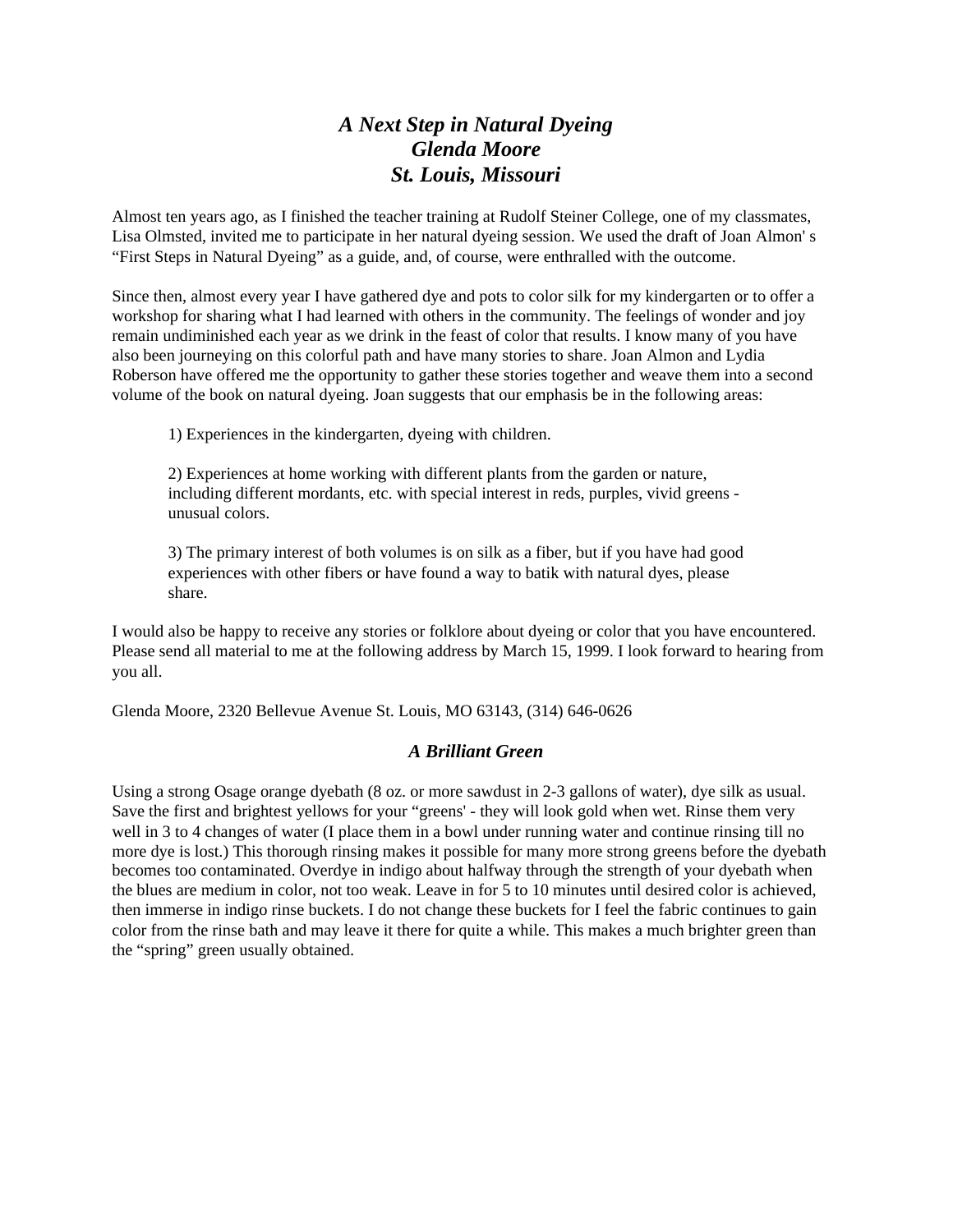#### *Advent Cookies (Kleine Spitzbuben) Nicola Tarshis*

2 cups or 400 gr. Flour 1 cup or 200 gr. Butter 3 egg yolks scant 1 cup or 100 gr. Sugar 1 package vanilla sugar or 1 tsp. vanilla extract Grated rind and juice of one lemon 1/2 cup or 50 gr. hazelnuts (filberts) 1/2 cup strawberry jam 1/2 cup icing sugar

Sift flour into a big bowl, distribute butter flakes over it. Put egg yolks, sugar, vanilla sugar, lemon peels and nuts in center. Knead until you have a smooth dough. Put wrapped into the refrigerator for 2 hours. Heat oven to 200° C (375° F). Roll out dough, cut cookies and rings of even number. Bake on greased cookie sheet for 10 minutes. Cool.

Mix jam with lemon juice, spread on each cookie, sift icing sugar onto rings, place on cookie. Presto done!

(Vanilla sugar is often available in specialty stores and delicatessens.)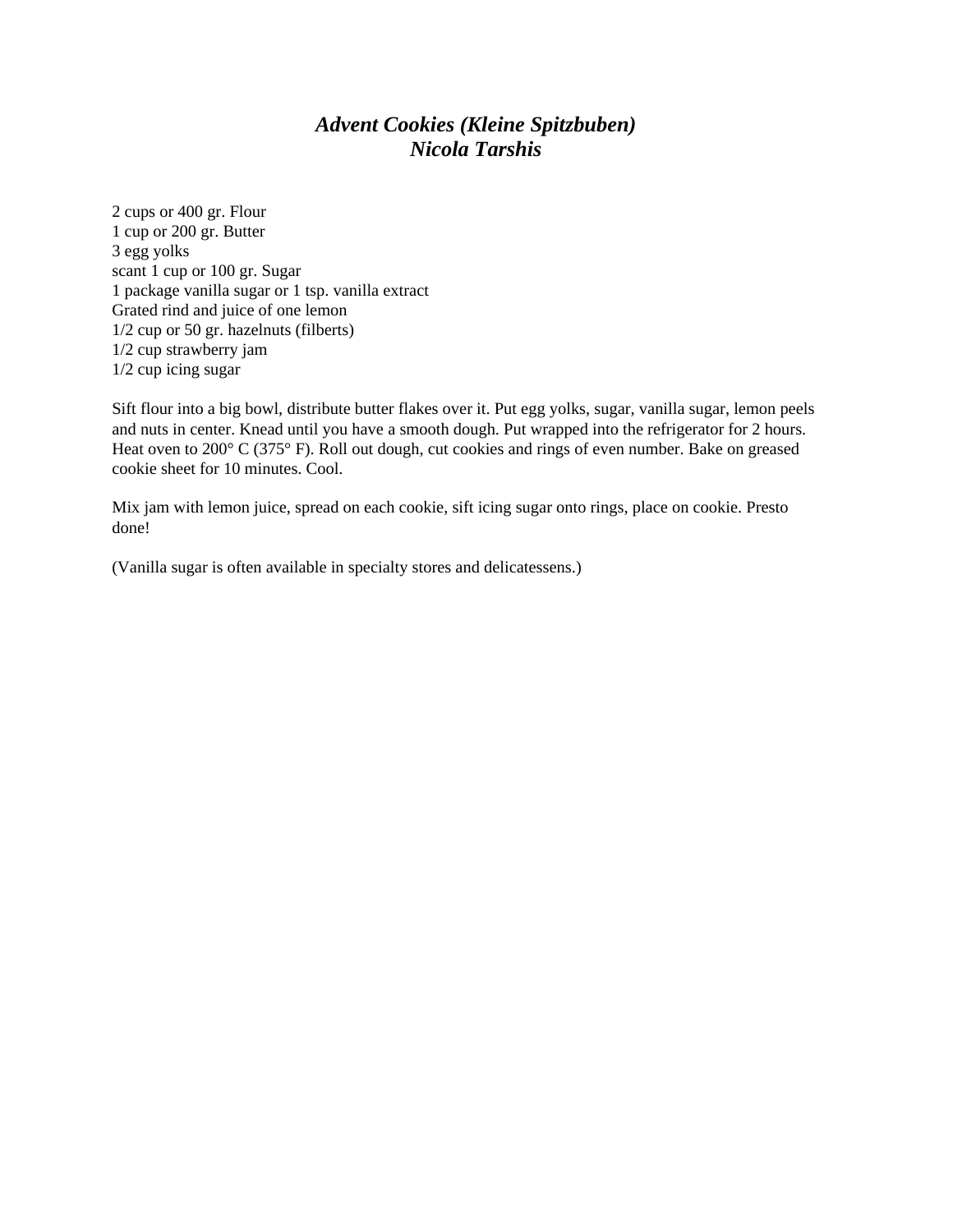# **Standing Puppet Instructions**

Nicola Tarshis

At the Toronto Waldorf School, this version of the stand up puppet is well loved. The stuffing does not come out and it stands up well.

Materials: Cotton knit, wool fleece, strong sewing thread, felt or fabric scraps.

1. Using cotton knit, cut out two forms and sew together with a back stitch along dotted lines -----approximately 1/4" from edge.



2. Turn inside out so that stitching doesn't show.

3. Stuff with sheep's wool quite firmly, but it should still feel soft.

4. Do a gathering stitch around the bottom as close as possible to the edge of the material and pull tight.

5. Sew up hole that is left with a few stitches.

6. Pinch in a small rim  $(1/3")$  of material and sew a running stitch ------- evenly around to make a base so that the puppet will stand up.

7. Make head by attaching thread a bit higher than neckline. Circle thread around neck pulling tightly and fix thread well by sewing in and out a few times. The puppet should be very stable.

#### **Making Clothes:**

1. Measure dress to fit body allowing enough material for a hem on both ends if needed. Felt or fabric scraps can be used.

2. Hem the bottom.



3. Turn over on the wrong side, and hem for the side of the dress.

Sew backstitching



4. Gather the top of the dress by using a running stitch around the circumference. Do not pull together vet.

5. Fit on puppet and pull in gathering stitches. Sew in place by using small stitches close to the head.

Gathering



Hair:

1. Tease wool and sew on nead with small random stitches. Thread should be the color of the hair.

2. Cut cloak or veil to size and sew onto head or shoulders with small stitches. Cloaks can be many different shapes. You will need to play with this a bit.

3. Add a crown if needed. Or if it is a boy  $-$  a hat instead of a cloak. Have fun! Use your imagination and take courage!

Janet Kellman at the Rudolf Steiner College puts a large washer from the hardware store in the base of her standing puppets and covers them with felt.

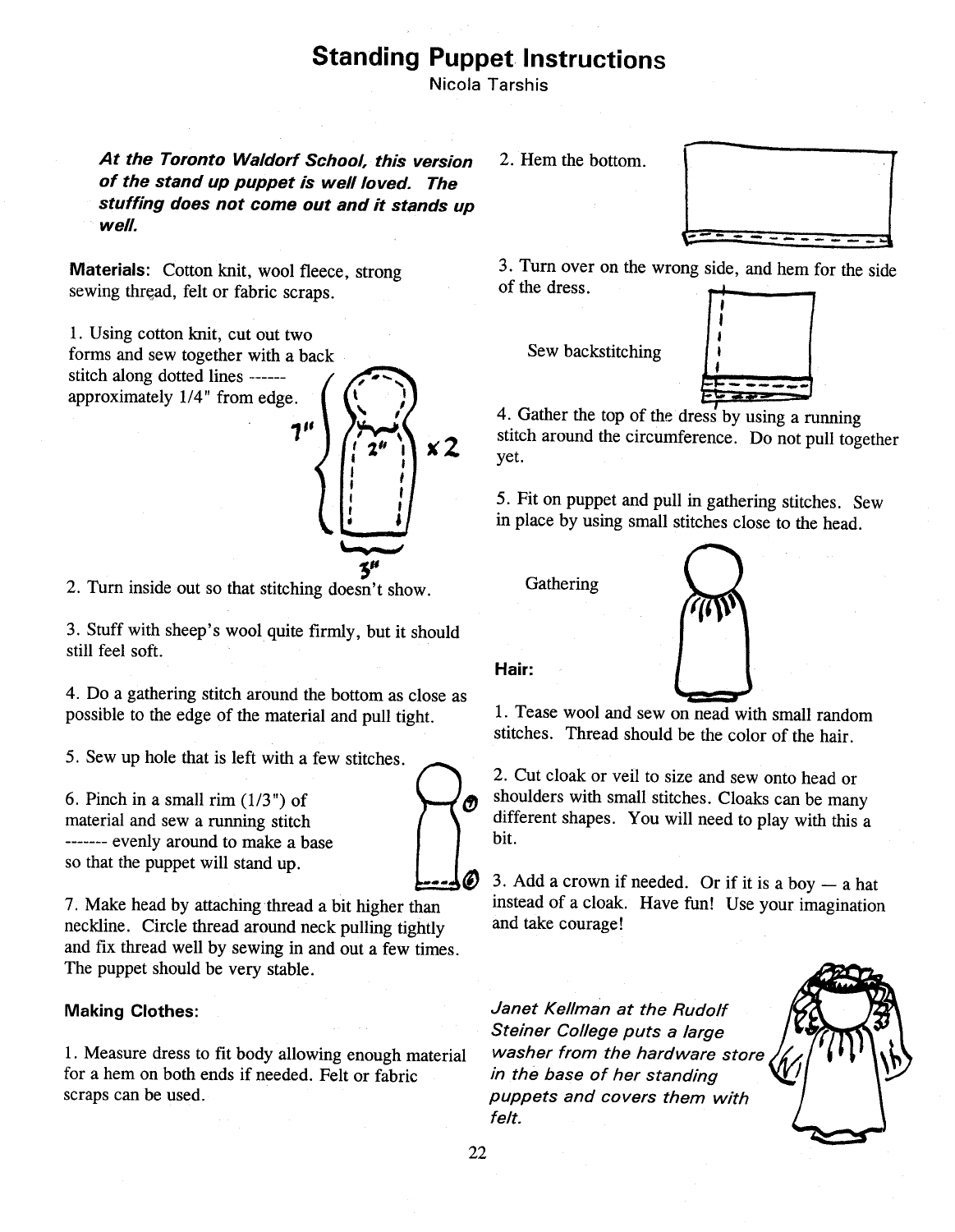### *Little Dawn Boy and the Rainbow Trail A Navaho tale submitted by JoAnne Dennee Lake Champlain Waldorf School, Vermont*

Little Dawn Boy dwelt in the Red Rock House by the side of a deep canyon. And there he lived with his father, his mother, his brothers, his sisters and a Medicine Man.

Every morning, when the Sun rose, Little Dawn Boy sat on the edge of the canyon and looked far in the distance at a purple mountain. Behind it stood a high, white cliff like a tower, which had its head in the clouds. Every morning Little Dawn Boy asked the Medicine Man, "Who lives on the top of the white cliff." And Every morning the Medicine Man answered, "Learn the sacred songs, and the 'I' will tell you."

So Little Dawn Boy learned the sacred songs and one day the Medicine Man said: "Now that you know the sacred songs and are old enough, you may visit the Spirit-of-All who lives in the House of Evening Light on top of the white cliff. In the House are four rooms and four doors. The first door is guarded by two bolts of bright Lightening; the second door is watched by two fierce Bears; the third door by two red-headed Serpents; and the fourth door by two angry Rattlesnakes. If a visitor goes there who does not know the sacred songs, Lightening strikes him and the Animal Watchers eat him up. But you know the sacred songs so well that you may go safely to the House of Evening Light and ask for good gifts for your people."

"And how," asked Little Dawn Boy, "shall I reach the top of the white cliff?"

"You must take with you gifts for the Spirit-of-All," replied the Medicine Man, "and you must strew the Pollen of Dawn on your trail. And when you get to the summit of the Purple Mountain sing a sacred song and you will see how to reach the top of the white cliff."

So Little Dawn Boy rose up and painted himself beautifully and decked his head with feathers. He took his bow and arrows and made ready to start. The Medicine Man gave him two bags. In one were gifts of strings of wampum and sky-blue turquoise and in the other the Golden Pollen of Dawn which the Medicine Man had gathered from the Larkspur flowers.

Little Dawn Boy set out on his way with Dew about his feet and Grasshoppers skipping all around him. And as he went, he scattered the golden pollen on his trail. All that day and the second and the third he traveled and early on the morning of the fourth day he climbed to the summit of the Purple Mountain. But Little Dawn Boy was not afraid. He scattered more pollen on his trail, and began to sing his sacred song:

"Oh Little Pollen Boy am I! From Red Rock House I come! With Pollen of Dawn on my trail! With beauty before me, With beauty behind me, With beauty below me, With beauty above me, With beauty all round me, Over the Rainbow Trail I go! Hither I wander, thither I wander, Over the beautiful trail I go!"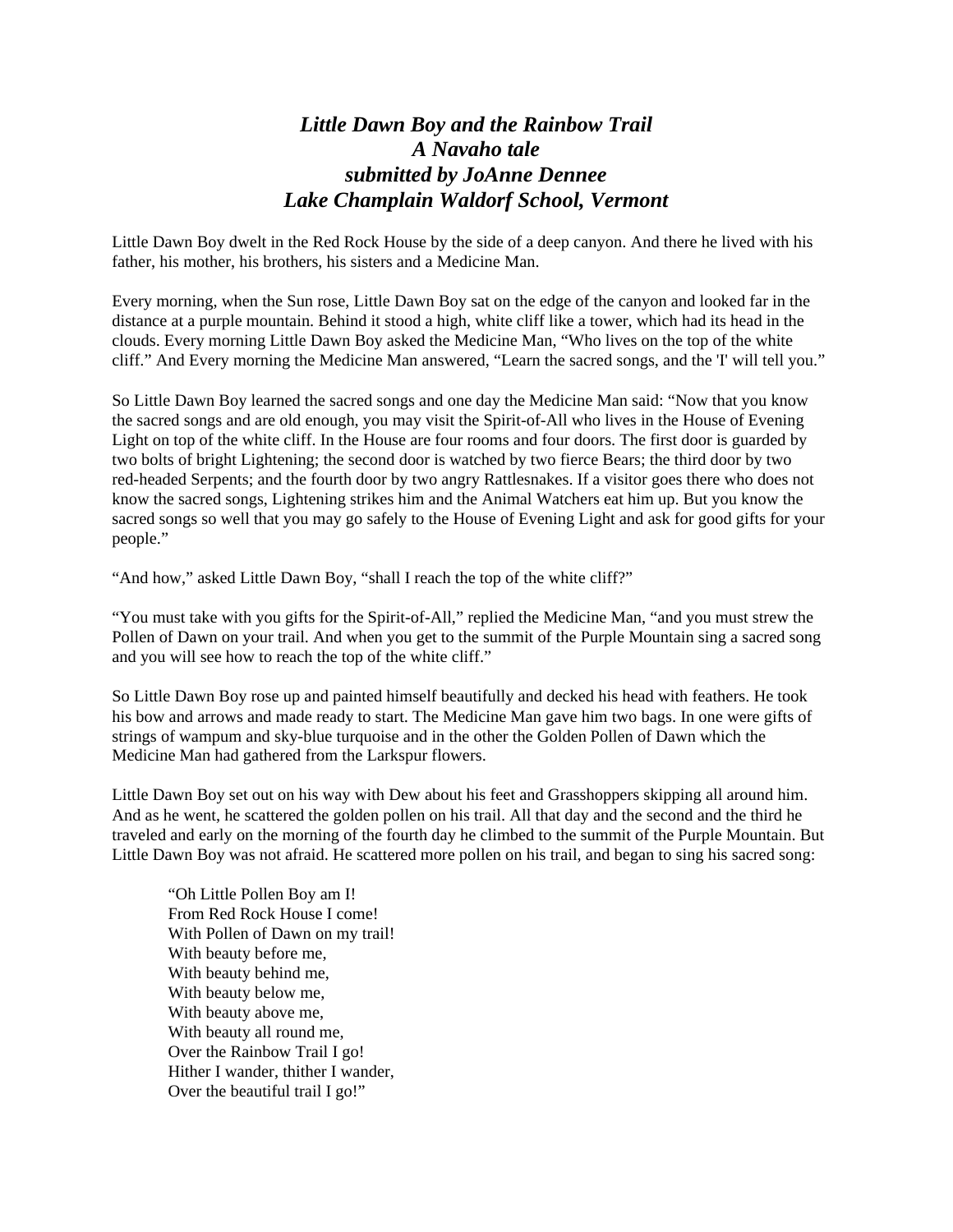And as he finished the song an arch of shimmering light all rose, violet, blue and every color, delicate as a veil, began to stretch from the summit of the Purple Mountain to the top of the White Cliff. And in a minute Little Dawn Boy saw a bright Rainbow Bridge grow before his eyes. Singing with delight he hastened over the Rainbow Bridge and as he ran a wind spray up and blew a many-colored mist to the top of the cliff. And it blinded the eyes of the Animal Watchers at the four doors of the House of Evening Light. And when Little Dawn Boy reached the house, he went in and the Animal Watchers did not see him.

As he entered he passed over a trail of daylight and sprinkled the golden pollen while he sang his sacred song. Then the Spirit-of-All called out, "Who is this stranger who dares to come here unbidden?" And Little Dawn Boy answered and said, "I bring you beautiful gifts and I trust to find many friends in this house." And he opened the gift-bag and took out the strings of wampum and the sky-blue turquoise.

And when the Spirit-of-All saw these, he was well pleased and looked kindly at Little Dawn Boy and welcomed him to the House of Evening Light. And Little Dawn Boy said: "I come to ask for gifts for my people. Give me, I pray, yellow, white and blue corn, green growing plants, fragrant flowers, black clouds and thunderstorms with lightening also the Soft Spring showers and the Gentle Summer breezes with pale mists and golden Autumn hazes."

And so the Spirit-of-All gave him these gifts. He feasted him with good things to eat and drink and afterwards sent him on his way.

And as the Boy stepped out of the House of Evening Light, he began to sing another song.

"Oh Little Dawn Boy am I! From the House of Evening Light! On the Trail of Evening Light! To Red Rock House I return! Held fast in my hand are gifts! With soft rains above me. With sweet flowers below me, With white corn behind me, With green plants before me, With pale mists all around me, Over the Rainbow Trail I go! Hither I wander, thither I wander, Over the beautiful trail I go!"

And for three days and three nights he traveled, until early on the fourth day just as the Sun rose, he reached the deep canyon and entered Red Rock House. And there he saw his people waiting for him. And joyfully they welcomed him and spread a buckskin for him to sit upon. And he told of all his adventures and gave them the many good gifts that had come from the House of Evening Light.

And ever since that day his people have sung the sacred song of Little Dawn Boy:

"With soft rains above us, With sweet flowers below us, With white corn behind us, With green plants before us, With pale mists all around us.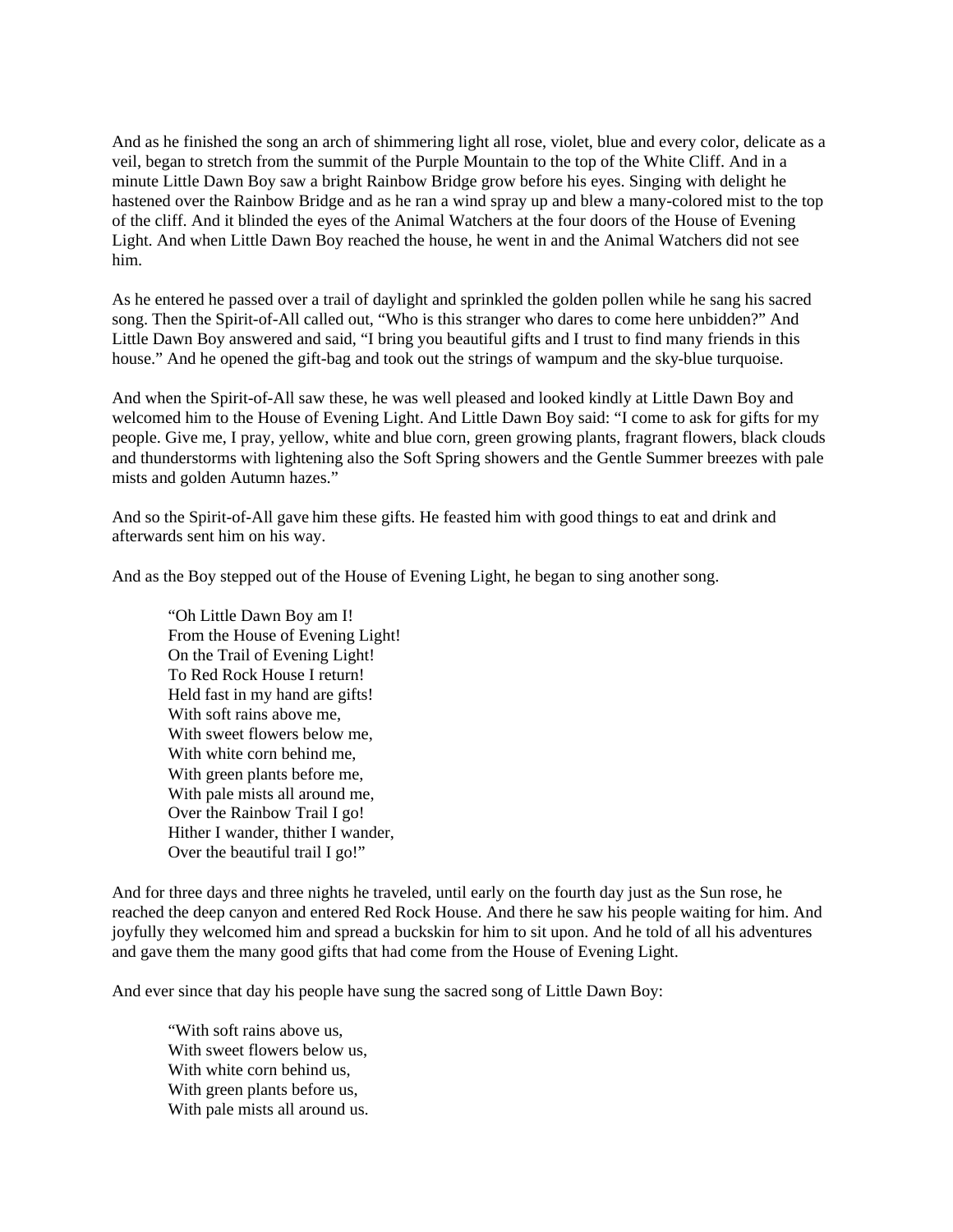Over the Rainbow Trail we go! Hither we wander, thither we wander, Over the beautiful trail we go!"

#### *Little Dawn Boy Circle Compiled by JoAnne Dennee*

Now I walk in beauty Beauty is before me, Beauty is behind me, Above and below me. (repeat)

Over the rainbow trail I go - On toes to 8 counts of drumbeat Hither I wander, thither I wander -Drum and step deeply on hither, wither Over the beautiful trial I go. - 8 counts on toes to drumbeat

(repeat)

Mother Earth's children rise in the morn Mother Earth's children gather corn. Dance to the wind, dance to the rain, Dance to the Earth who gives us grain.

Mother Earth's children put feathers in their hair Mother Earth's children string beans to wear. Dance to the wind, dance to the rain, Dance to the Earth who gives us grain.

Mother Earth's children walk softly as the deer, To the hearth with the golden ear. Dance to the wind, dance to the rain, Dance to the Earth who gives us grain.

A little fire they will make Bread of golden corn they'll bake. Dance to the wind, dance to the rain, Dance to the Earth who gives us grain.

Bread of golden corn they'll eat Then Mother Earth's children fall fast asleep. (humming softly) Dance to the wind, dance to the rain, Dance to the Earth who gives us grain.

> (Repeat 'Over the Rainbow Trail I go Hither I wander, thither I wander Over the beautiful trail I go." between all songs and verses, same movements, no drumming.)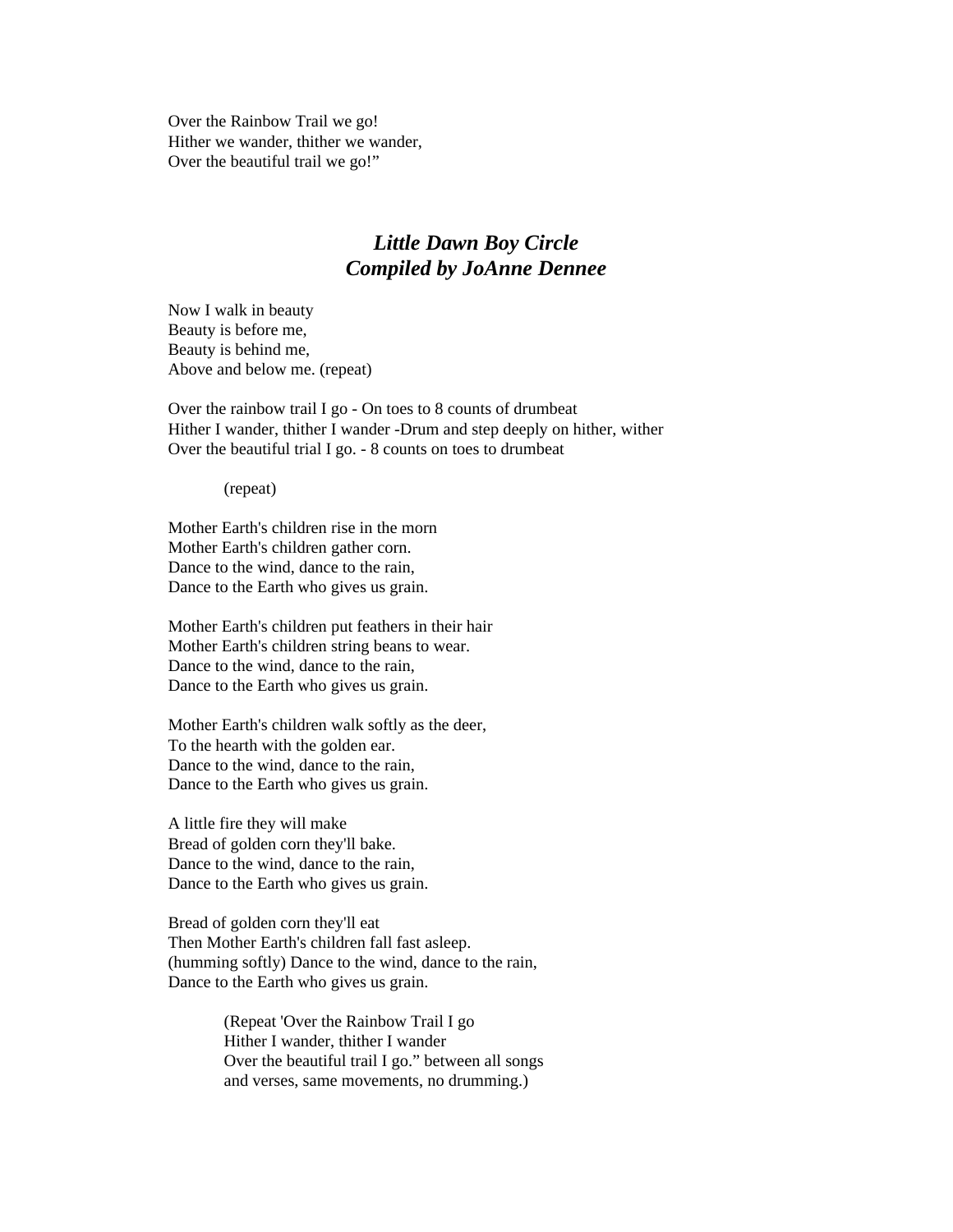My paddle's keen and bright, Flashing like silver. Follow the wild goose flight, Dip, dip and swing. Dip, dip and swing it back, flashing like silver. Follow the wild goose flight, dip, dip and swing.

Land of the silver birch, Home of the beaver. Wood where the mighty moose, Wanders at will. Green lakes and rocky shore, I will return once more. Follow the wild goose flight, Dip, dip and swing. Dip, dip and swing it back, flashing like silver, Follow the wild goose flight, dip, dip and swing.

(Repeat verse.)

May we all fly like eagles Flying so-o high Circling the Universe On wings of pure light o witchi ti ti Witchi ti o oh

o witchi ti ti Witchi ti i oh Witchi ti i oh Witchi ti i o oh hoh

(Repeat verse.)

Mother Earth to you we're singing, Listen to our song. Thanks for golden harvest bringing, Listen as we sing to you, Sing to you, sing to you, Songs of rain and sunshine.

On the trail where we are going Ever will we sing. When the winter comes with snowing Still our hearts will sing to you, Sing to you, sing to you, Songs of rain and sunshine.

(Repeat verse.)

The moon on the one hand,